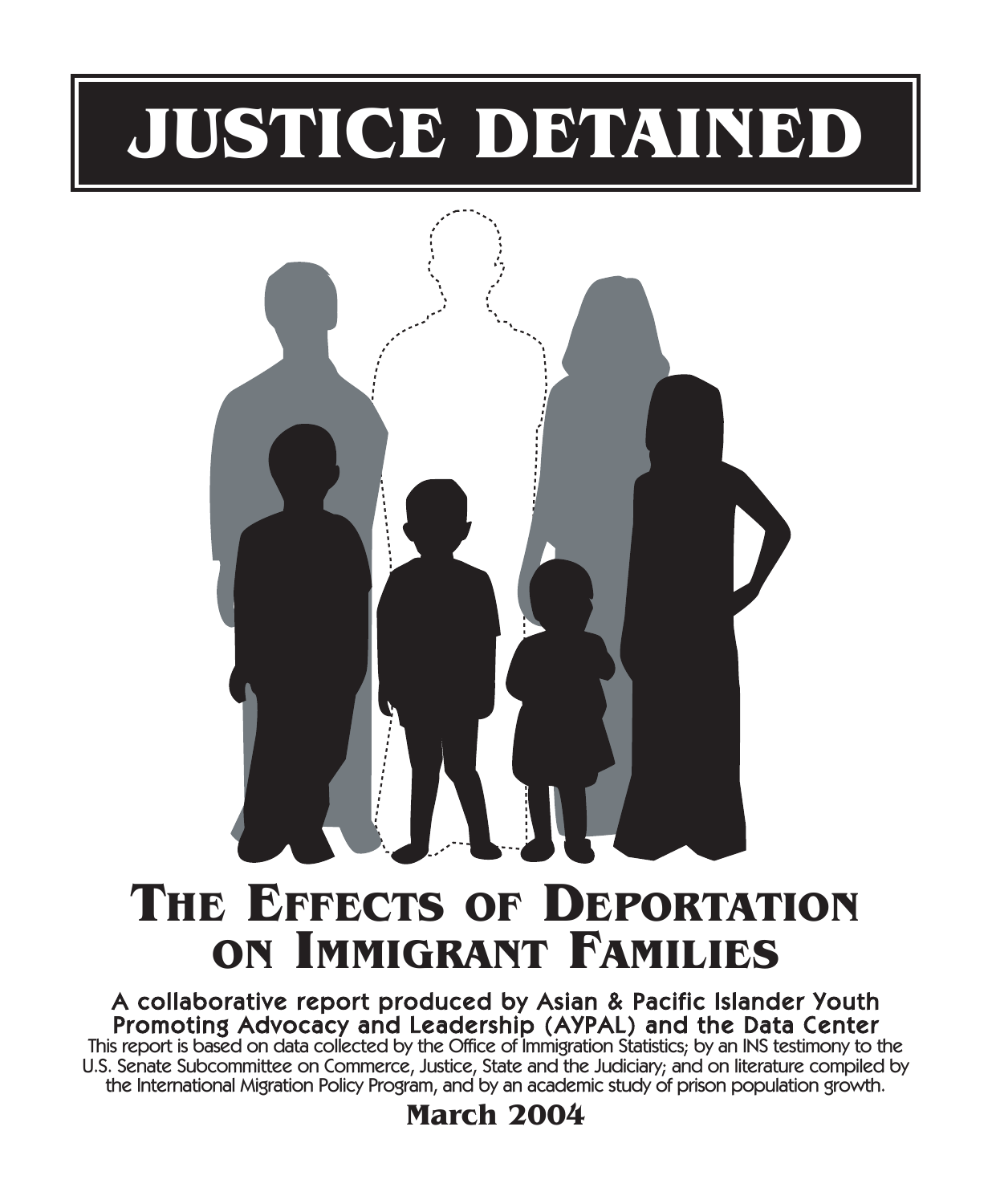## **ACKNOWLEDGEMENTS**

### Principal Authors Jay Conui ly-huong nguyen Muey Chiem Saephan Dae-Han Song Jen Soriano

**Editors** John Fong Soo Ah Kwon

Designer Joy Gloria Liu

Youth Researchers Michelle Hong Sophorn Iem Jany Ly Valerie Nicolas Amy Phothyrath Paolo Sambrano

# AYPAL thanks the following organizations and individuals for their invaluable contribution to this report:

Asians & Pacific Islanders for Community Empowerment Youth Media Council Data Center Dr. Hoan Bui, University of Tennessee, Knoxville

# AYPAL thanks the following organizations and individuals who have endorsed the recommendations in this report:

American Friends Service Committee, Oakland Asian American Legal Defense and Education Fund, NY Asian Community Mental Health Services, Oakland Asian Immigrant Women Advocates, Oakland Asian Law Alliance, San Jose Asian Pacific American Labor Alliance, Alameda County Chapter Asian Pacific Environmental Network, Oakland Asian Pacific Islander Legal Outreach, Oakland/SF API ForCE, Bay Area Californians for Justice, Oakland Center for Popular Education and Participatory Research, Berkeley Chinese Progressive Association, SF Coalition on Homeless, SF Committee for Human Rights in the Philippines, SF Committee for Korea Studies, Berkeley Community Education Services, SF Critical Resistance, Oakland East Bay Alliance for a Sustainable Economy, Oakland East Bay Asian Youth Center, Oakland HERE Local 2850, Oakland Immigrant Legal Resource Center Khmer Girls in Action, Long Beach Kids First, Oakland Korea Solidarity Committee, Bay Area Korean Americans United for Peace, Bay Area Korean Community Center of the East Bay, Oakland Korean Youth and Cultural Center, Oakland KPFA Radio, Berkeley League of United Latin American Citizens, Washington, DC

Let's Get Free, Oakland Mandela Arts Center & Reparations Records, Oakland Movement Strategy Center, Oakland National Council on Crime and Delinquency, Oakland National Network for Immigrant and Refugee Rights, SF Hope Youth Organizing Team, Oakland Oakland Asian Student Educational Services, Oakland Pacific Islander Kie Association, Oakland People Organized for Worker Employee Rights PUEBLO/Youth of Oakland United, Oakland Racial Justice 911, Oakland SEIU Local 616, Oakland SISTA II SISTA, Brooklyn, NY Youth Force, Oakland Youth Media Council, Oakland Youth Together, Berkeley, Oakland, Richmond CAAAV Organizing Asian Communities, Bronx, NY Voice of Samoa of the South Bay, San Jose

Marissa Ashkar, SUSTAIN, SF Supervisor Alice Lai Bitker, Oakland/Alameda Doretha L. Fuller Evans, SEIU Local 790, San Leandro Vivek Mittal, Alliance of South Asians Taking Action (ASATA), SF Clarissa Rojas, INCITE! Women of Color Against Violence, SF Lori Sterling, Oakland Coalition of Congregations Rev. D. Mark Wilson, PhD, McGee Avenue Baptist Church, Berkeley Eddie Wong, National Asian American Telecommunications Association (NAATA), SF

### **thank you**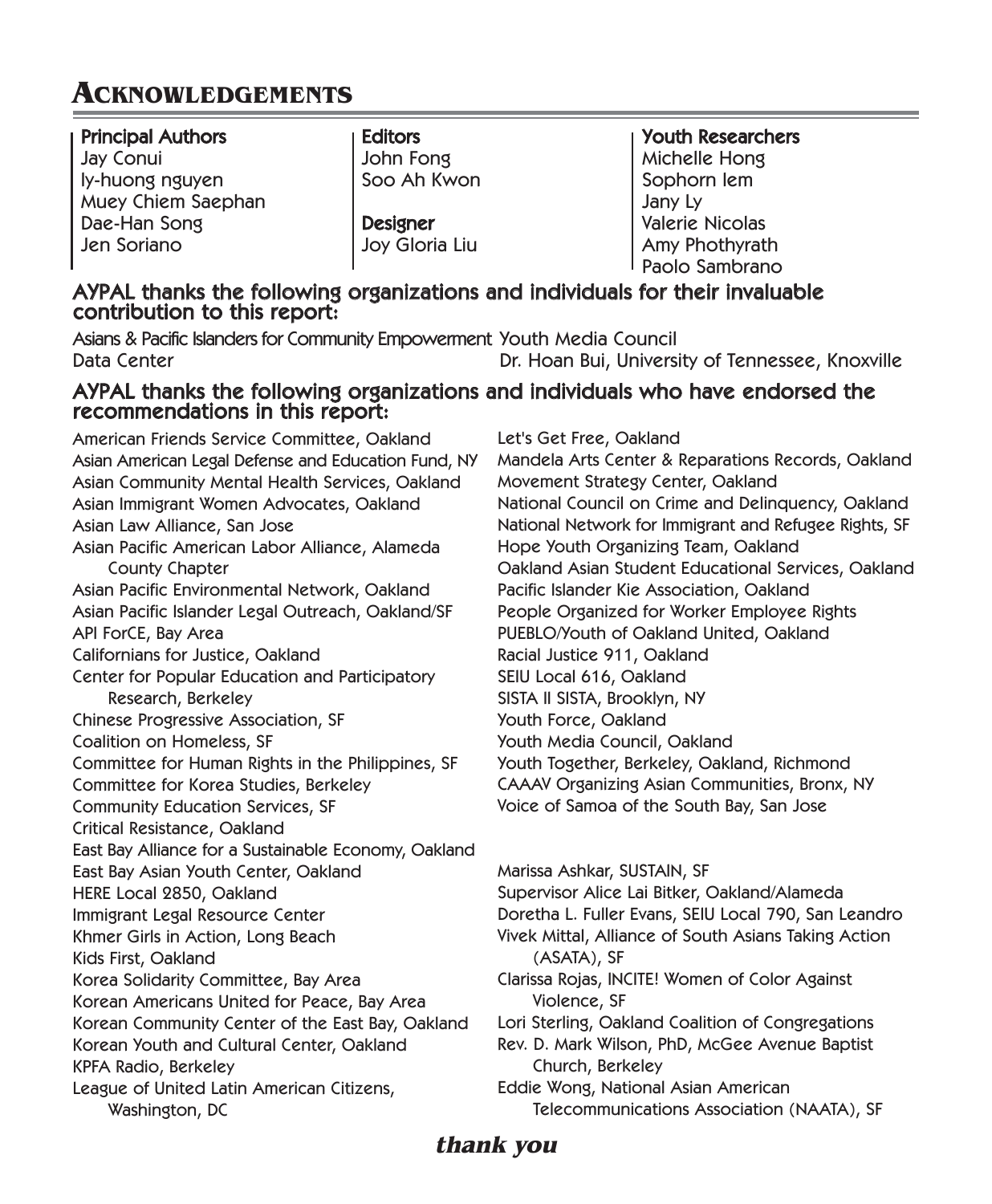## **TABLE OF CONTENTS**

| <b>FINDINGS</b>                                                                                                                                                                                                                                                        |
|------------------------------------------------------------------------------------------------------------------------------------------------------------------------------------------------------------------------------------------------------------------------|
| 1. Hundreds of thousands of people are being deported every year to countries<br>all around the world. The overwhelming majority of criminal removals are<br>for non-violent crimes $\dots\dots\dots\dots\dots\dots\dots\dots\dots\dots\dots\dots\dots\dots\dots\dots$ |
| 2. Deportations hurt families by potentially leaving hundreds of thousands of                                                                                                                                                                                          |
| 3. Despite claims that immigrants are contributing to high crime rates, they are<br>are actually likely than native born citizens to commit crimes 8                                                                                                                   |
| 4. Immigrants released from jail are less likely than the native born to be repeat                                                                                                                                                                                     |
| 5. Immigrants are being deported to countries that the US State Department                                                                                                                                                                                             |
| 6. The lowering of the threshold for deportable crimes coincides with the<br>national trend that more and more people are being sent to prison and for<br>longer sentences; immigrants are being squeezed at both ends  11                                             |
|                                                                                                                                                                                                                                                                        |
| <b>APPENDICES</b>                                                                                                                                                                                                                                                      |
|                                                                                                                                                                                                                                                                        |
|                                                                                                                                                                                                                                                                        |
|                                                                                                                                                                                                                                                                        |
|                                                                                                                                                                                                                                                                        |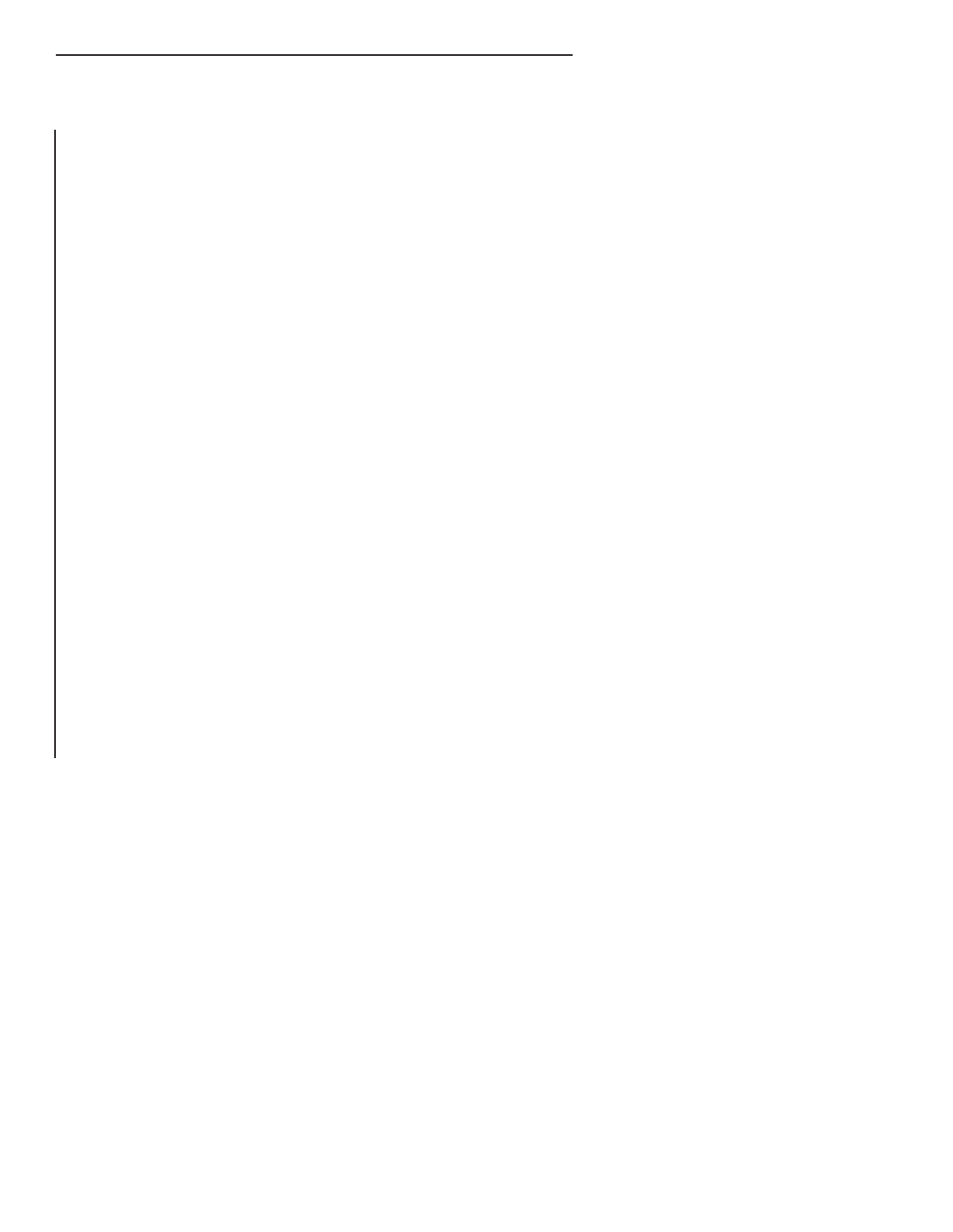**1**

In November 2002, driven by a growing awareness within the Asian and Pacific Islander immigrant communities that more and more people were getting deported, youth activists at AYPAL, based in Oakland, initiated a campaign to find out what was going on and what they could do about it.

AYPAL found that the problem of deportation was much worse than the isolated incidents we had heard about, and it is only growing more severe. In 1996, Congress enacted the Illegal Immigration Reform and Immigrant Responsibility Act (IIRIRA), which made it a lot easier to deport immigrants, including many legal permanent residents who had lived in the United States for many years. They were considered deportable if they had committed any crime involving prison or probation time that added up to one year or more. (See "Overview of IIRIRA" section.)

### **AYPAL's research findings:**

- Hundreds of thousands of people are being deported every year to countries all around the world, and there was a huge increase in deportations from 1996 to 1998, coinciding with IIRIRA being implemented in April 1997.
- The overwhelming majority of "criminal removals" are for non-violent crimes.
- Deportations hurt families by potentially leaving hundreds of thousands of children who are left behind in poverty.
- Despite claims that immigrants are contributing to high crime rates, they are actually less likely than native-born citizens to commit crimes.
- Immigrants released from jail are less likely than the native born to be repeat offenders.
- Immigrants are being deported to countries that the US State Department deems too dangerous to travel to.
- Another reason besides IIRIRA for the huge increase in deportations is that many more people in general (both immigrants and native born) are being sent to prison and for longer sentences because of policy changes like "three strikes" and mandatory minimum sentencing.

### **People Affected:**

In addition, AYPAL interviewed dozens of people facing deportation and their family members, AYPAL has discovered that deportation breaks up families and lives, causes unnecessary economic and emotional strain on families, and is incredibly unfair.

### **In light of the findings, AYPAL Recommends:**

- Congress repeal or reform IIRIRA so that immigrants convicted for relatively minor offenses can no longer be deported and separated from their families.
- People who have been deported because of IIRIRA should be allowed to apply for a waiver to re-enter the U.S.
- Entitle all immigrants facing deportation due process and a hearing by an immigration judge who can determine whether he/she represents a threat to public safety.
- The Bureau of Immigration and Customs Enforcement (formerly the INS) ensure proper treatment of all detainees, and that family members are kept notified as to their status and whereabouts.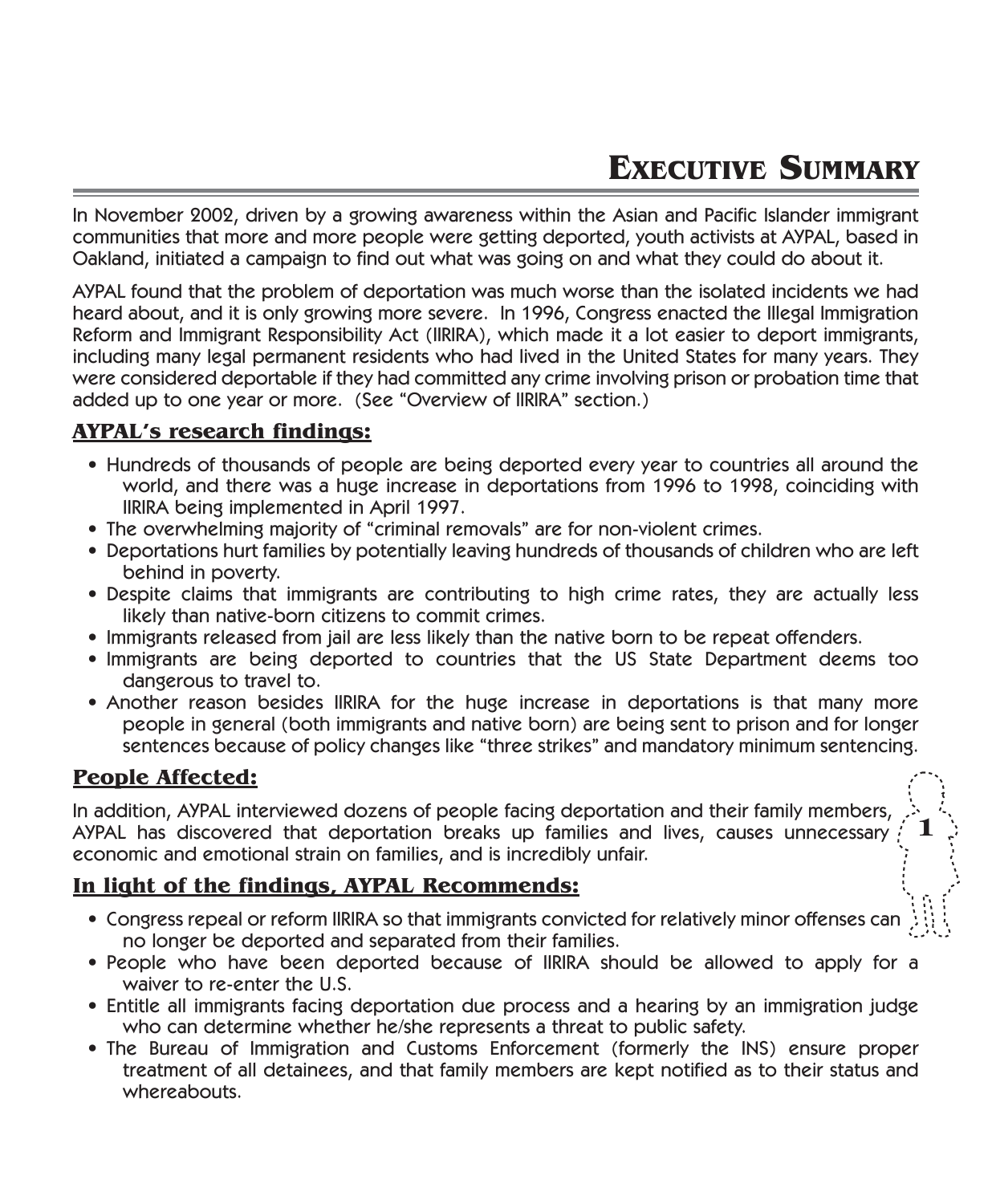## **OVERVIEW OF IIRIRA**

The 1996 Illegal Immigration Reform and Immigrant Responsibility Act (IIRIRA, hereafter referred to as the 1996 Immigration Act) was passed by Congress and signed by then-President Clinton to calm public fear of terrorist attacks in the wake of the Oklahoma-City bombing (before it was found out the bombing was a domestic act). The mandatory detention and deportation provisions of the 1996 Immigration Act increased the power of INS to quickly deport non-citizen immigrants convicted of crimes.

Among its provisions:

**2**

- The 1996 Immigration Act expanded the definition of "aggravated felonies" to increase the number of crimes that made a person subject to removal. In general many of the crimes included in the expansion are punishable with sentences of one year or more (regardless of how long you actually serve or if the sentence was suspended). Before the 1996 Immigration Act most deportable crimes carried five years or more of sentencing. Many offenses that are misdemeanors under criminal law are now considered "aggravated felonies" under immigration law.
- The 1996 Immigration Act's mandatory deportation laws changed the rules to deny people their ability to ask for a waiver of deportation before an immigration judge. Before 1996, an immigrant facing deportation could show that he or she was a long-term resident holder with a family and had been rehabilitated. Now, there is no basis of relief whatsoever, even if the permanent resident has a spouse and children who are US citizens.
- The 1996 Immigration Act is retroactive, meaning that immigrants who committed their crimes more than 20 years ago and have been law abiding since that time can now face deportation. The conviction is often detected when applying for US citizenship or when entering the US from a trip abroad. The retroactive provision of the Immigration Act also means that immigrants who agreed to plea bargains before 1996 to a sentence of less than five years but more than one, had the rules changed on them so that they suddenly became subject to deportation.
- For those arrested after 1996, the law does not require that an immigrant defendant be notified by a judge or attorney that they are subject to deportation if they agree to a plea bargain with more than one year of prison and/or probation. It may be only during incarceration or toward the end of their probation that the permanent resident is notified of possible deportation. Just when one is expecting to be released, BICE (formerly the INS) takes this individual into its own custody and initiates removal proceedings.
- The mandatory detention provision of the 1996 Immigration Act requires the jailing of all immigrants facing deportation – with no chance for bail. The detainee can be jailed anywhere in the country, hundreds or thousands of miles from their family and attorney, and BICE is not required to keep families informed of his or her whereabouts. Frequently the individual can be detained for years beyond the period of their criminal sentence.
- Many countries do not have agreements with the US to repatriate individuals that BICE wants to deport. These detainees can languish in immigration prison indefinitely. The US is trying to pressure many of these countries to sign repatriation agreements. For example, on March 22, 2002, the US government signed a secret closed door agreement with the government of Cambodia. The resulting upsurge in deportations of Cambodians is what originally drew AYPAL's attention to the issue.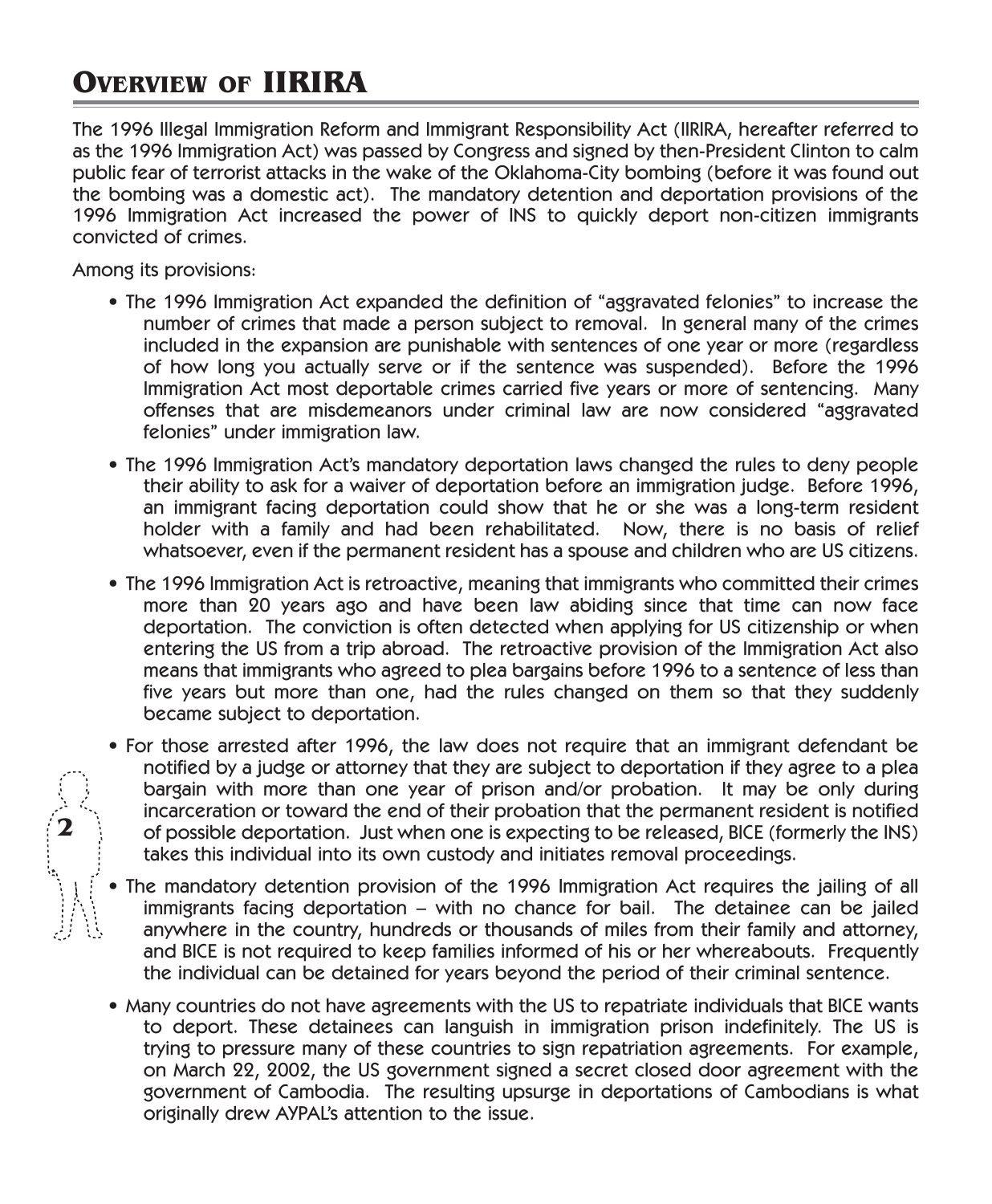**3**

This report is based on data collected by the Office of Immigration Statistics<sup>1</sup> and by an INS testimony to the U.S. Senate Subcommittee on Commerce, Justice, State and the Judiciary<sup>2</sup> and on literature compiled by the International Migration Policy Program<sup>3</sup> and by an academic study of prison population growth.4 We have made concerted efforts to obtain current primary source data on deportable immigrants disaggregated by criminal status, city of residence, age, marital status, and number of dependents, by submitting several Freedom of Information Act requests to the Bureau of Immigration and Criminal Enforcement (ICE); however as of the publication date, the ICE has yet to comply with our requests within the legally mandated time limit.

### **NOTE ON TERMINOLOGY**

Under the Illegal Immigration Reform and Immigrant Responsibility Act of 1996 (IIRIRA), "deportations" and "exclusions" were consolidated under the umbrella of the less politicallycharged term of "removal" and "expedited removal"; this is both a semantic and procedural shift that eliminates humanity and judicial review from the process.<sup>5</sup> In our report, we use "deportation" and all its iterations (deport, deportee) to refer to removal proceedings to reflect popular usage and understanding of forced expulsions of a non-citizen immigrant and the aggregated statistical ambiguity in ICE data.

As of March 1st, 2003, the Immigration and Naturalization Services agency (INS) transitioned its service and enforcement functions to the Department of Homeland Security. Enforcement of immigration law including deportation and detention are now under the purview of the Bureau of Immigration and Customs Enforcement (ICE). ICE and INS terms are used interchangeably depending on date.<sup>6</sup>

Unless otherwise specified, "immigrant" is used here to refer to legally-documented non-citizen immigrants in the U.S. (classified along with non-documented, non-citizen immigrants as "aliens" by the INS/ICE).

As a collective group, "Asian," "Asian and Pacific Islander," and "API" are used interchangeably throughout the report except where noted.



 $2$  "Testimony of Commissioner Doris Meissner (INS) before the Committee on Appropriations: Subcommittee on Commerce, Justice, State, and the Judiciary" 3/22/2000. http://uscis.gov/ graphics/aboutus/congress/testimonies/2000/fy2001bud.pdf

<sup>3</sup> International Migration Policy Program-a program of the Carnegie Endowment for International Peace and the Urban Institute. Research Perspectives on Migration; vol 1, no 5; July/August 1997. http://www.ceip.org/programs/migrat/rpmvol1no5.pdf

<sup>4</sup> A. Blumstein & A. J. Beck. "Population growth in U.S. prisons, 1980-1996," in M. Tonry & J. Petersilia (eds), Crime and Justice, A Review of Research, Volume 26: Prisons. Chicago, IL: University of Chicago Press, 1999.

<sup>5</sup> Effective date 1st April, 1997.

<sup>6</sup> "INS into DHS: Where is it now?" 1/26/2004 http://uscis.gov/graphics/othergov/rpadmap.htm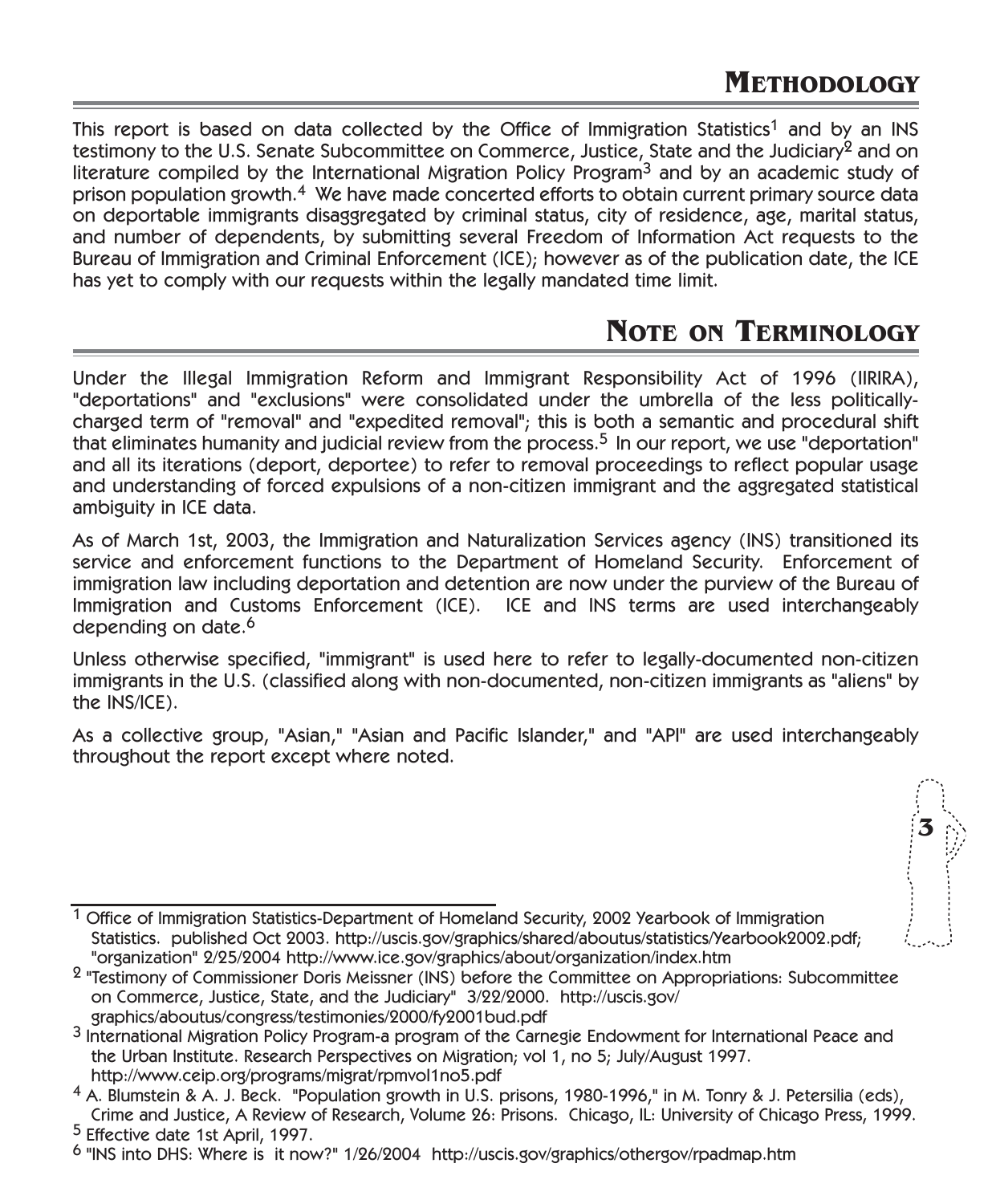### "John Nith" (alias) is 26 years old. He was born in Cambodia and lived in Oakland since 1984. <sup>H</sup>e is currently in the process of being deported.

Being detained by the INS is like being kidnapped, they can send me anywhere they [BICE] want and when they let you go they let you out in the middle of the night. They dropped us off at the bus station in Yuba [Detention Center]. They don't even tell you ahead of time, they just tell you to pack up and go.

The hardest thing about Immigration Law is that it keeps changing, it's like the U.S. Government makes up the rules as they go. They keep changing, and when you finally catch up it changes again. You need lawyers to help you, but the lawyers cost too much and usually you don't win anyways.

They keep me waiting and I can't make any plans, can't have a family here or there.

### Keo Chea is 23 years old. She was born in Cambodia and grew up in Sacramento since 1981. <sup>S</sup>he currently lives in <sup>S</sup>an Francisco. Her brother is currently being held in an INS detention center awaiting deportation to Cambodia. What follows is a statement from Keo Chea.

We are an immigrant family. My parents arrived in the U.S. in 1981 and through their struggles they have accomplished many of their dreams here in the U.S. My parents own a grocery store and my sister and I have college degrees. But there is one re-occurring nightmare that reminds us every morning when we wake and every night before we sleep that our dreams for happiness are still just dreams.

My big brother Borom, a free individual in this land of the free, has been imprisoned for the last two and a half years by BICE - the Bureau of Immigration and Customs Enforcement, formerly known as the INS.

He is my father's first born. My mother's golden boy. My first and last hero. Now he awaits deportation to a country he has not seen since he was four. It is the country where his only memory is of slave camps and starvation.

At 17, my brother was arrested and tried as an adult, a decision poorly made by our lawyer. While his crime partners received two years in the California Youth Authority as juveniles, my brother was sentenced to seven years in an adult facility in the California Department of Corrections. Despite the injustice of his predicament, he patiently served his time and paid his debt to society. But he never made it home.

On May 30, 2001, after completing all his time and waiting over 7 years to come home, the INS picked him up on the date of his release. Because he was not a citizen, they detained him and he was deportable under the 1996 law. At the time, there was no agreement between Cambodia and the U.S., yet they held him in jail for nearly a year. Today, over 2 years later, he is still imprisoned in an INS jail.

Our family fled Cambodia in fear of persecution after the communist take-over. Because of the U.S. involvement in the Vietnam War, our country became the battleground for Vietnam and U.S. forces. The U.S. embraced our people as political refugees and opened their doors offering protection from the aftermath of the Vietnam War on our land. And now they are sending my brother back to the very country he was saved from. His only crime is that he holds a green card and not a certificate of naturalization. In this democracy, how does this punishment fit the crime?

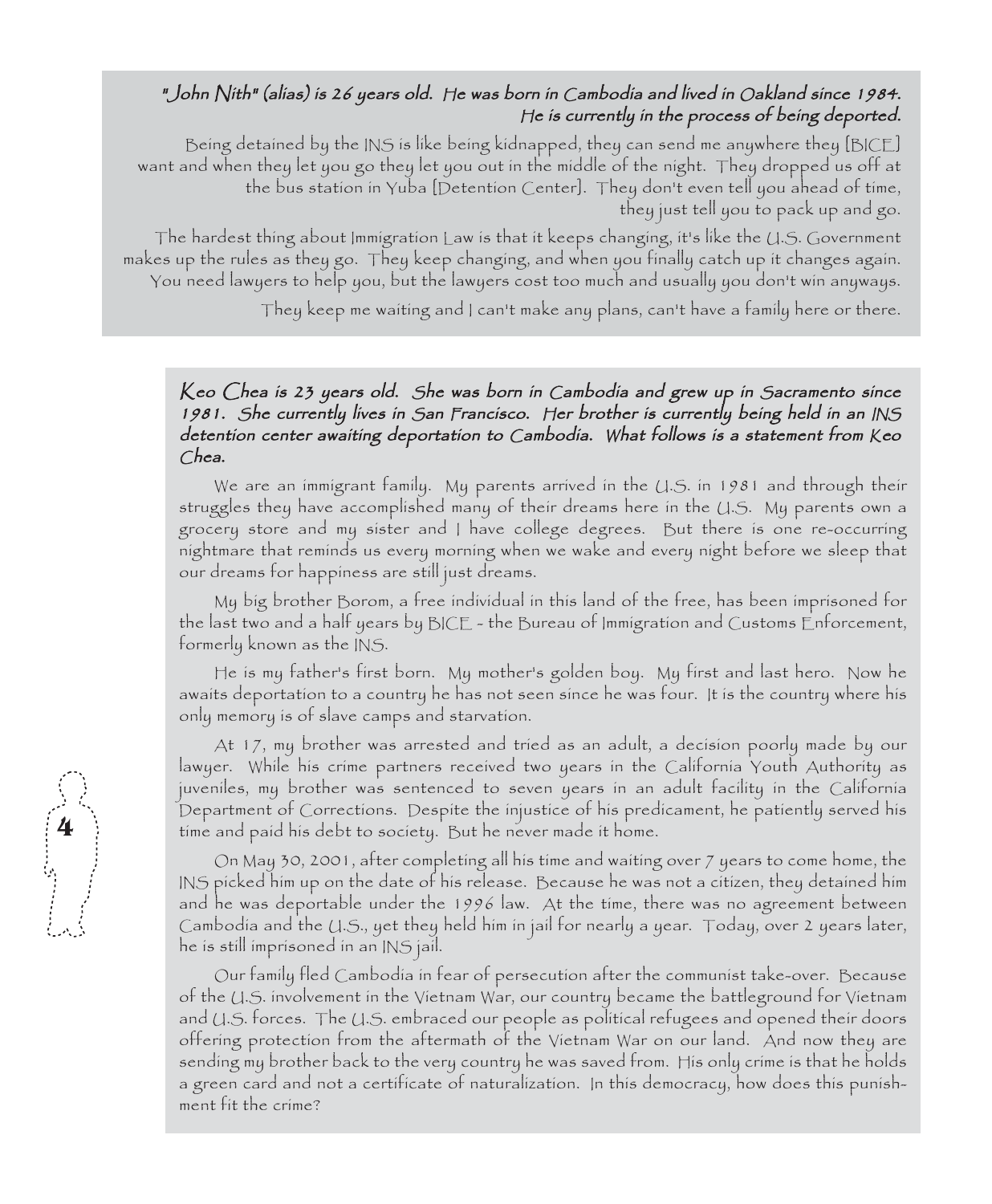### Finding 1. Hundreds of thousands of people are being deported every year to countries all around the world. The overwhelming majority of criminal removals are for non-violent crimes.

Total deportations have more than quadrupled since 1993, and criminal removals<sup>1</sup> have almost tripled. Over 180,000 immigrants were deported in 2003, with over 77,000 of those criminal deportations. The largest annual jump in deportations occurred between 1996 and 1997 (65% increase) and between

1997 and 1998 (51% increase). Although passed in September 1996, the general effective date of IIRIRA was April 1, 1997. This means 1996 had zero months when IIRIRA was in effect; 1997 had 9 months of IIRIRA in effect; and 1998 had 12 months. One concludes that the huge jump in deportations between 1996 and 1998 must be due to IIRIRA.

Immigrants with formal removal came from 179 countries from around the globe in 2002; 49 countries received more than 100 deportees.

By far the most common reason for criminal removal was drug offenses. Immigration crimes were the second most common reason.

| Year | Total   | Criminal | Non-criminal |
|------|---------|----------|--------------|
| 1993 | 42,542  | 27,818   | 14,634       |
| 1994 | 45,674  | 32,512   | 13,162       |
| 1995 | 50,924  | 33,842   | 17,082       |
| 1996 | 69,680  | 38,015   | 31,665       |
| 1997 | 114,432 | 53,214   | 61,218       |
| 1998 | 173,146 | 60,965   | 112,181      |
| 1999 | 180,760 | 70,186   | 110,574      |
| 2000 | 185,731 | 71,801   | 113,930      |
| 2001 | 177,452 | 71,994   | 105,458      |
| 2002 | 148,619 | 70,759   | 77,860       |

#### Bryan Hem is 18 years old. <sup>B</sup>ryan's brother, Eric <sup>H</sup>em is 30 years old and lived in Oakland but was deported on <sup>M</sup>ay 2002, he is now living in Cambodia. <sup>W</sup>hat follows is a statement from Bryan Hem.

I have a brother who has recently been deported. He had been held by the INS so long after he served his time that we knew he was going to get deported. They didn't even tell us when he was leaving to Cambodia. We weren't informed until the day he had to leave. My family wanted to see him one last time before he got deported, because we knew that was the last time we would see him, but because of the late notice, we didn't get to visit him.

Even while he was being held, it was hard to visit him because they would move him from one place to another. I remember they sent him as far as Washington, D.C., and then all of a sudden he's back in San Francisco then to Bakersfield and so on. Although my family saw this coming, it was hard to accept the fact that he's actually gone back. This brought sadness to our family because he's not HERE with US.

He's also leaving 2 children behind, including his son he never got to hold because he was detained. My parents and older siblings are stressed out now because we're worried about his safety and well-being because they're sending him back to a place they left before, because of war and poverty. **5**



Removals by Criminal Status



Source: 2002 Yearbook of Immigration Statistics (formerly entitled Statistical Yearbook of the INS), by the U.S. Citizenship and Immigration Services (USCIS). Data for 2003 is from the USCIS web site: http://uscis.gov/graphics/shared/aboutus/ statistics/msrsep03/REMOVAL.HTM

1 Criminal Removal is defined in the Glossary, Appendix B.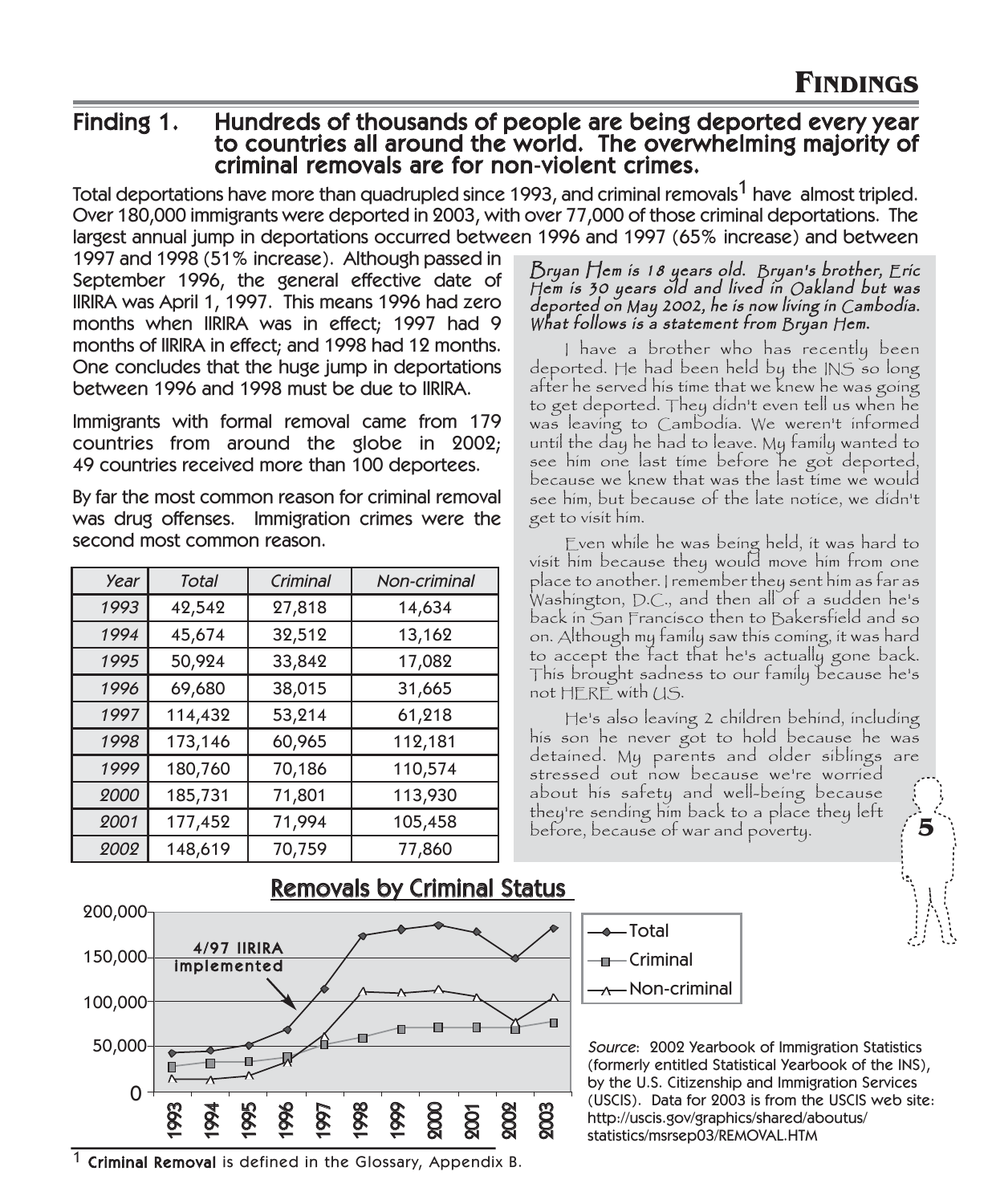|                 | Criminal | Non-criminal | Total   |
|-----------------|----------|--------------|---------|
| Europe          | 924      | 2,166        | 3,090   |
| lAsia           | 1,189    | 3,128        | 4,317   |
| Africa          | 680      | 1,308        | 1,988   |
| <b>Oceania</b>  | 136      | 269          | 405     |
| North America   | 65,346   | 65,622       | 130,968 |
| Caribbean       | 4,365    | 2,568        | 6,933   |
| Central America | 4,794    | 9,620        | 14,414  |
| South America   | 2,479    | 5,336        | 7,815   |

### Aliens Removed by Criminal Status and Region, 2002

Source: 2002 Yearbook of Immigration Statistics (formerly entitled Statistical Yearbook of the INS), by the U.S. Citizenship and Immigration Services (USCIS).

### 'Phet is a 24 year old young man. He was born is Laos and has lived in East Oakland since 1988. <sup>H</sup>e is currently held in an INS detention center.

My mom took me here for a better life and so that we don't have to deal with the communists. Currently, I live with dad and his new family. I have 3 brothers: Soun 23, Thomas 17 and Terry 11. Me and my family love each other very much, everybody gets along, we have our ups and down, but we still love each other, because we're family; that's what counts.

If I were to get deported my family would feel sad, cuz [sic] we used to be a solid family, and me not being with them would leave a big gap in it. My mom and dad would go crazy and I wouldn't be here to guide my brothers to do the right thing; my family would not be the same.

Before I was detained I was working for an agency called ultimate staffing located in Fremont. My duty was as a warehouse man, shipping and receiving. I was working and paying my taxes, but ever since I turned myself back in on Nov 19, 2003 I had a job interview on that same day starting off 12.5 an hour but didn't go because of this situation. My life was interrupted, and I lost every opportunity that I had worked hard for. Now when I get out, I have to start over. When I think about it I feel mad, it's not fair for me because I have already done my time and it's affecting not only me but also my family.

### Countries with the Most Criminal Deportations in 2002

|                    | Criminal | Non-criminal | Total   |
|--------------------|----------|--------------|---------|
| Mexico             | 55,638   | 53,005       | 108,643 |
| Dominican Republic | 1,990    | 1,483        | 3,473   |
| El Salvador        | 1,712    | 2,105        | 3,817   |
| Jamaica            | 1,517    | 605          | 2,122   |
| Colombia           | 1,470    | 716          | 2,186   |
| <b>Honduras</b>    | 1,396    | 3,284        | 4,680   |
| Guatemala          | 1,164    | 3,626        | 4,790   |
| Canada             | 549      | 429          | 978     |
| Philippines        | 304      | 409          | 713     |
| Haiti              | 290      | 177          | 467     |

### Most Common Categories of Crime for Criminal Removals in 2002

|                 | #<br>removed | % of total<br>crimes |
|-----------------|--------------|----------------------|
| Drugs           | 28,908       | 41%                  |
| Immigration     | 11,068       | 16%                  |
| <b>Assault</b>  | 7,123        | 10%                  |
| Burglary        | 2,838        | 4%                   |
| Robbery         | 2,616        | 4%                   |
| Larceny         | 2,009        | $3\%$                |
| Family offenses | 1,819        | $3\%$                |
| Sexual assault  | 1,761        | 2%                   |
| Stolen vehicle  | 1,312        | 2%                   |
| Weapon offenses | 1,226        | $2\%$                |

### Categories for Criminal Removals 2002 Drugs **I**I Immigration Assault **Burglary** Robbery **Larceny Family Offenses** Sexual Assault Stolen Vehicle ■ Weapon Offenses Other

Source: 2002 Yearbook of Immigration Statistics (formerly entitled Statistical Yearbook of the INS), by the U.S. Citizenship and Immigration Services (USCIS).

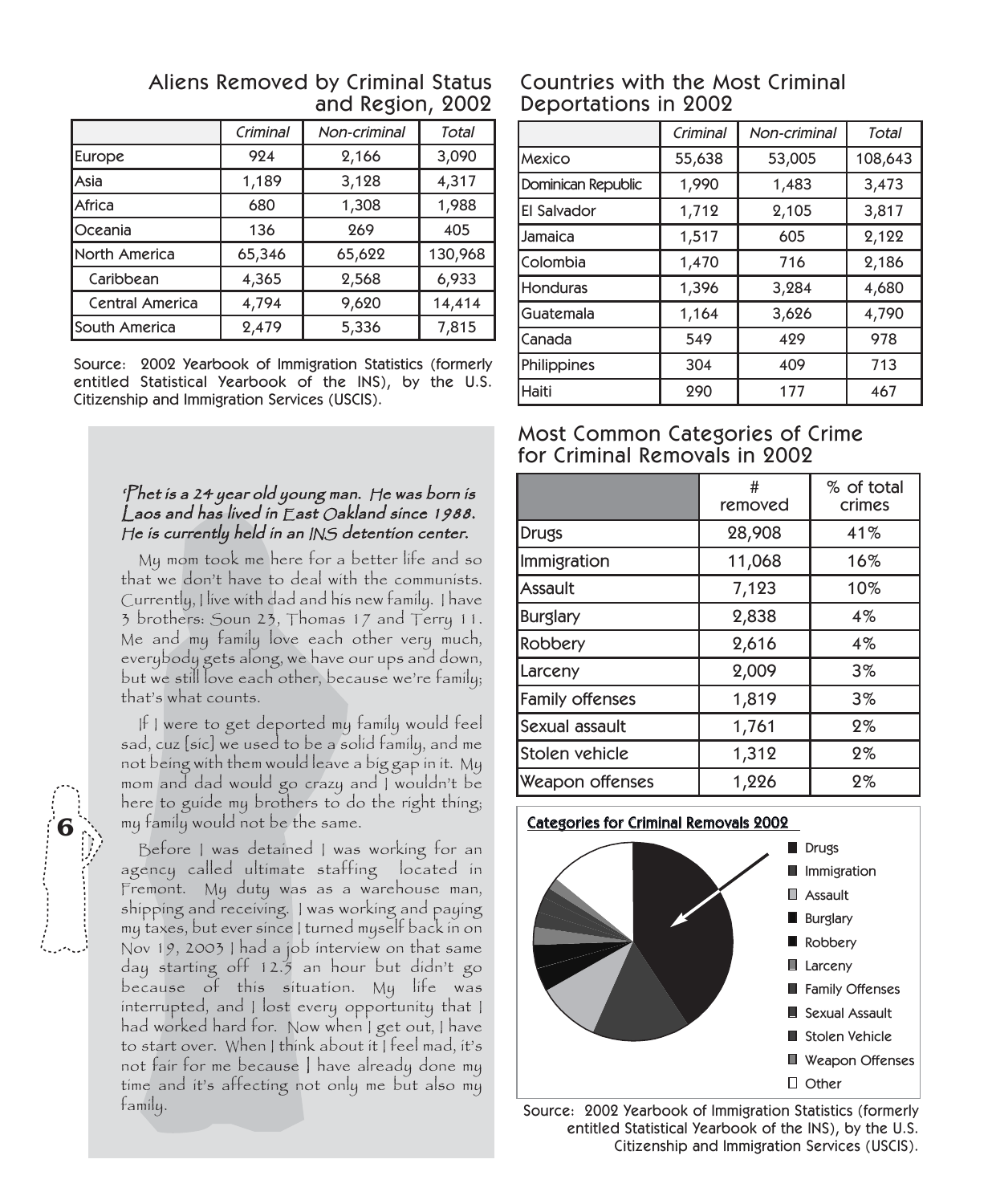# Finding 2. Deportations hurt families by potentially leaving hundreds of thousands of children who are left behind in poverty.

While non-citizen immigrants are just as likely as citizens to be in the labor force, their median family income is almost \$19,000 lower (see table).

The median income for non-citizen family households was \$32,515. The median income for a noncitizen, year-round full-time worker was \$21,164. Thus, removing an average wage earner from the family household would very likely leave the family household income significantly below the poverty level (median income of \$11,351 compared to poverty level of \$13,874 for a family of 3 in year 2000).

Given that hundreds of thousands of immigrants are deported every year, and that immigrant families tend to have more dependent children, this can have a devastating effect on the immigrant population.

### Median Family Income if One Wage Earner Is Removed from the Family

|                                                          | <b>Native</b> | Not a Citizen |
|----------------------------------------------------------|---------------|---------------|
| 1. Civilian Labor Force (age 16 years and over)          | 67.3%         | 67.5%         |
| 2. Not in Labor Force (age 16 years and over)            | 32.7%         | 32.5%         |
| 3. Median Household Income for Family Households         | \$51,179      | \$32,515      |
| 4. Median Income Year-Round, Full-Time Workers           | \$32,082      | \$21,164      |
| 5. Family Household Income if One Wage Earner is Removed | \$19,097      | \$11,351      |
| 6. Median Number of Children for Married Couple Families | 1.15          | 1.951         |
| 7. Poverty Level in 2000                                 | $$11,869^2$   | $$13,874^3$   |

1 Data Available only for all Foreign Born, including naturalized citizen

 $2$  For family of one child and one adult (using the 1.15 median number of children)

3 For family of two children and one adult (using 1.95 median number of children)

Line 5 is calculated by subtracting Line 4 from Line 3.

Source: U.S. Census Bureau, Current Population Survey, March 2000, Ethnic and Hispanic Studies Branch, Population Division. Median Number of Children from Profile of the Foreign-Born Population in the United States, U.S. Census Bureau, December 2001. Poverty Level from Department of Health and Human Services.

"In its zeal to enforce immigration laws, the INS sometimes violates the civil rights of Mexican nationals in the U.S. For example, during "Operation Last Call" in Texas last September (1998), the INS arrested 110 Mexicans for prior drunk driving convictions. Eighty seven percent  $(87%)$  of those arrested were married,  $90%$ had an average of 3.2 children, 82% of their children were U.S. nationals. The detainees had been permanent residents in the U.S. for an average of 21.6 years. This operation was carried out in a way that caused emotional trauma to families -- Mexican families, who are U.S. families too."  $\begin{pmatrix} 7 \\ 1 \end{pmatrix}$ 

Gustavo Mohar, Minister for Political and Congressional Affairs, Embassy of Mexico, "Criminal Aliens and Immigration: Taking Stock and Looking Ahead" Conference, February 10, 1999, co-sponsored by The International Migration Policy Program of the Carnegie Endowment for International Peace and the Fundacao Luso-Americana para o Desenvolvimento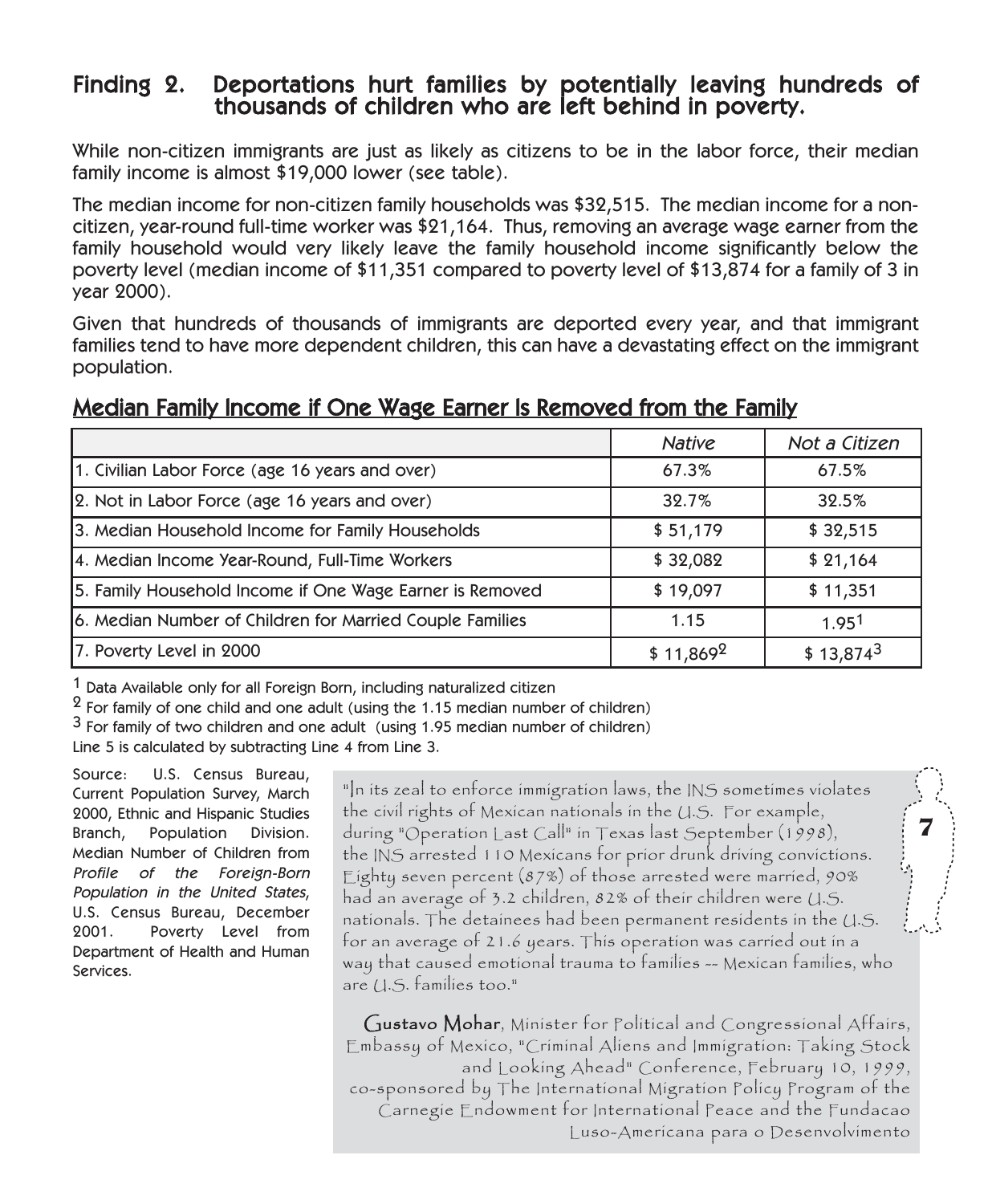# Finding 3. Despite claims that immigrants are contributing to high crime rates,<br>they are actually less likely than native born citizens to<br>commit crimes.

In justifying the need for IIRIRA, Rep. Lamar Smith (R-TX), the chief architect of the bill, has often pointed to the "rising crime rate among immigrants." Yet in a study by the Carnegie Endowment for International Peace in 1997 (the year that IIRIRA was implemented) the authors found that "studies indicate that immigrants are one to two thirds less likely to be incarcerated as the native born." 2

The study found that in seven states with the largest immigrant populations (see table), the incarceration rate (ratio of prison population to overall state population) for the Foreign Born was only 59% of the incarceration rate for the general population – in other words, 41% lower. For legal permanent residents (those who are affected by the criminal deportation clause of IIRIRA) the rate was 63% lower. The study also pointed that if adjusted for the fact that a higher percentage of immigrants live in poor, high crime neighborhoods, the results would most likely be even lower.

### Foreign Born Incarceration Rates vs. Total Population Incarceration Rates

|                 | FB PP  | <b>FBSP</b><br>in'000s | <b>FBIR</b> | Total<br>РP | <b>Total SP</b><br><i>in'000s</i> | Total<br>IR | FB IR /<br>Total IR | Ratio<br>for LPR |
|-----------------|--------|------------------------|-------------|-------------|-----------------------------------|-------------|---------------------|------------------|
| Arizona         | 1,666  | 489                    | $0.34\%$    | 19,746      | 4,235                             | 0.47%       | 0.73                | 0.40             |
| California      | 22,913 | 7,755                  | $0.30\%$    | 125,605     | 31,730                            | 0.40%       | 0.75                | 0.33             |
| Florida         | 3,683  | 2,037                  | 0.18%       | 57,166      | 14,273                            | 0.40%       | 0.45                | 0.40             |
| <b>Illinois</b> | 1.259  | 984                    | 0.13%       | 38,531      | 11,845                            | 0.33%       | 0.39                | 0.39             |
| New Jersey      | 1,376  | 1,064                  | 0.13%       | 24,632      | 7,929                             | 0.31%       | 0.42                | 0.37             |
| New York        | 8,223  | 2,986                  | 0.28%       | 66,750      | 18,245                            | 0.37%       | 0.75                | 0.65             |
| Texas           | 3,656  | 2,074                  | 0.18%       | 116,195     | 18,932                            | 0.61%       | 0.29                | 0.23             |
| Total           | 42,776 | 17,389                 | 0.25%       | 448,625     | 107,189                           | 0.42%       | 0.59                | 0.37             |

1. FB PP: Foreign Born Prison Population (Fiscal Impacts of Undocumented Aliens, Urban Institute, 1994)

2. FB SP: Foreign Born State Population (U.S. Bureau of the Census, 1995)

- 3. FB IR: Foreign Born Incarceration Rate, Column 1 divided by Column 2
- 4. Total PP: Total Prison Population (Department of Justice 1995)

5. Total SP: Total State Population (U.S. Bureau of the Census, 1995)

6. Total IR: Total Incarceration Rate, column 4 divided by Column 5

7. FB IR/Total IR: Foreign Born Incarceration Rate ratio to Total Incarceration Rate, Column 3 divided by Column 6. 8. Ratio for LPR: ( Legal Permanent Residents). "Legal" and "Illegal" breakdown from Estimates of the Undocumented Population residing in the United States (October 1992 and October 1996

numbers were averaged to produce 1994 numbers.)

**8**



 $^2$  Research Perspectives on Migration, A ioint project of the International Migration Policy of the Carnegie Endowment for International Peace and the Urban Institute, Washington, DC; Vol 1, Number 5/ July/August 1997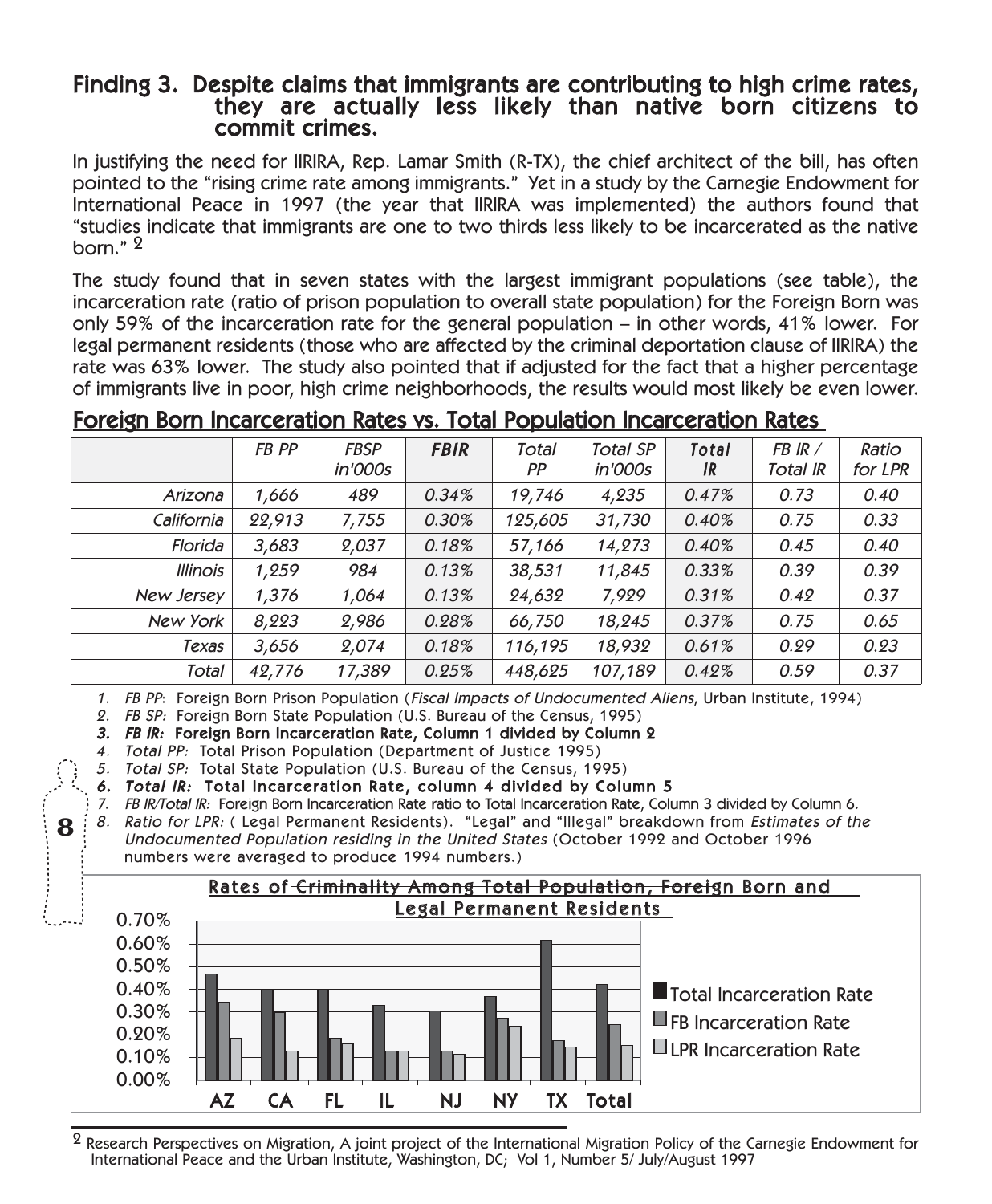### Finding 4. Immigrants released from jail are less likely than the native born to be repeat offenders.

Another justification often cited by backers of IIRIRA is that "aliens who have committed crimes in the U.S. will continue to commit crimes and victimize American citizens."<sup>3</sup> Yet data from the INS (now the Bureau of Immigration and Customs Enforcement) made available in 2000 to the House and Senate Appropriations subcommittees, show a lower recidivism (repeat offender) rate for immigrants. Of the 35,318 criminal aliens INS released from custody, during October 1994 and May 1999, there were 11,605 who went on to commit new crimes. The 37 percent recidivism rate was below the 66 percent rate for released prisoners overall for the comparable period.

Source: U.S. Senate, Committee on Appropriations, Subcommittee on Commerce, Justice, State and the Judiciary, testimony of Doris Meissner, Commissioner, Immigration and Naturalization Service, March 7, 2000.

### "Tony Nguyen" (alias) is 21 years old. He was born in Vietnam and lived in <sup>S</sup>an Leandro, CA since 1990. He is currently in the process of getting deported.

I've been living here so long, I consider the states my home. If I get deported, life is over for me: no job, no career, no dream, no freedom. I don't see a future for me in Vietnam. I don't speak Vietnamese fluently, I feel like I'd be a helpless fish surrounded by piranhas. Once I arrive in Vietnam, they'd question me. People in Vietnam would torture me, or possibly kill me cuz of my father, because we fled the country.

We fled our country, my homeland, because my father refused to fight for the communist regime. I was 5 during the war. All I remember was that my dad was in prison. We left with no food, no money, no materials. We were on a boat in the ocean for weeks. People were dying of starvation. We were worried about sea pirates. Those who were still alive were lucky. We lived in a Hong Kong refugee camp for 2 years.

The reason I was detained was because times were hard. I was trying to make a little extra money. I was growing up in a community with no support, a city where the crime rate is high. I got pulled back into the streets because of my surroundings.

I was convicted of "discharge of a fire-arm in public" and "grand theft auto." I am sorry for what I did because all of those things I did, I did against the community. That's why I came back to work for the community, to help bring knowledge to the community, especially the youth. I work for EBAYC (East Bay Asian Youth Center) as a program assistant/counselor at Roosevelt Junior High School in Oakland for **9**150 kids. I'm also a ramp agent for an airline company to help support my family.

I know that my family needs me around, that's why I'm helping my family in anyway that I can. They need my support financially. I'm the oldest boy in the family, the role model for my brothers and sisters. It would be difficult for my family to survive without my contribution…when I was detained I was depressed and my parents were depressed, because I wasn't there when they needed me and I let them down and I felt ashamed. I was a disgrace to my family.

Now, I'm giving back to my community because the community was giving to me. I owe a lot to APIforCE (Asians and Pacific Islanders for Community Empowerment), without their support, I'd be helpless in detention. We need community groups like them, like AYPAL, to inform the community. Right now, we need great leaders to tell Congress what's up. Barbara Lee is a great leader, but she needs to tell Congress what's happening to our community.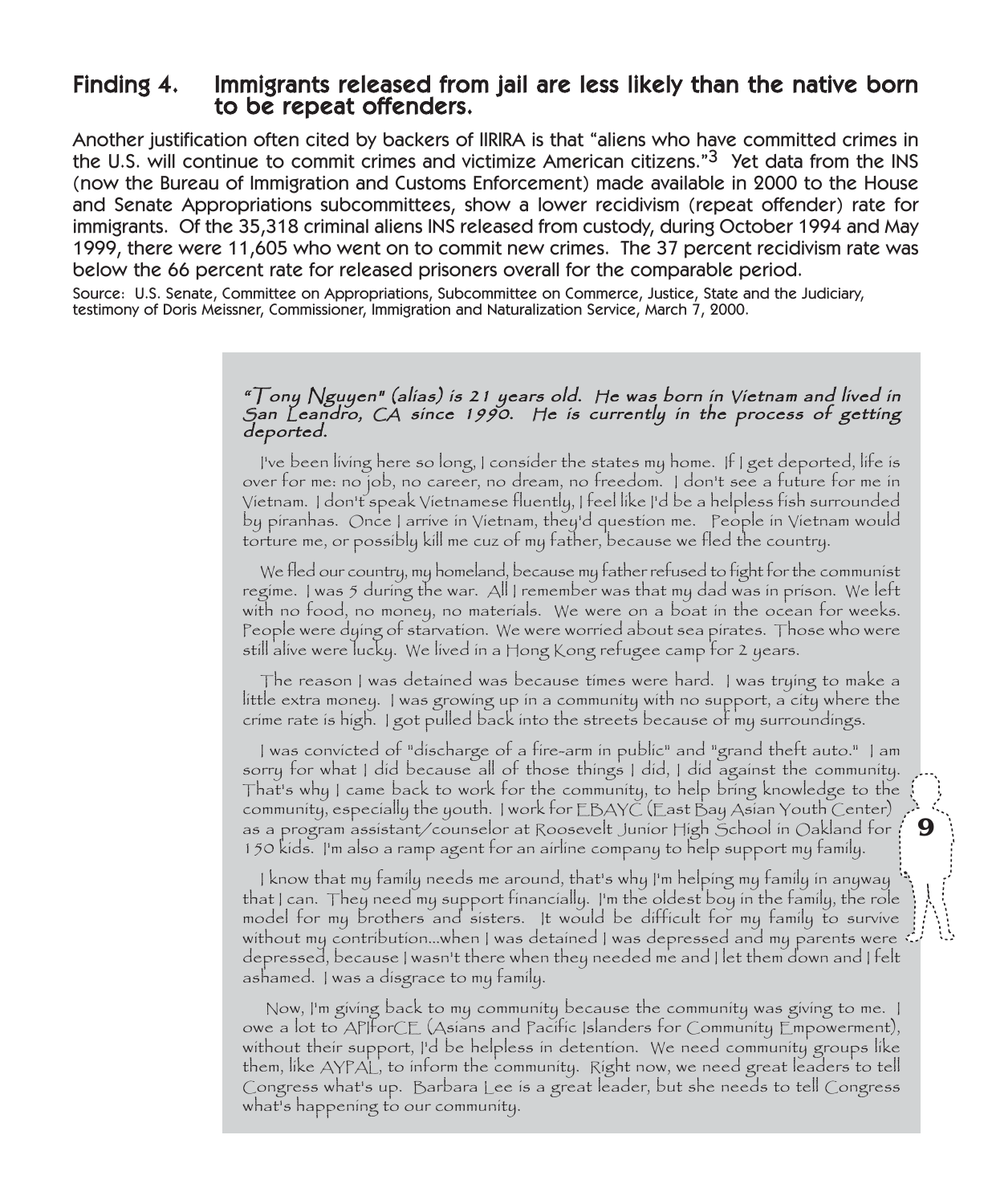### Finding 5. Immigrants are being deported to countries that the US State Department deems as too dangerous to travel to.

The U.S. State Department issues Public Announcements "to disseminate information quickly about terrorist threats and other relatively short-term conditions that pose significant risks or disruptions to Americans."4 In addition the State Department issues U.S. Travel Warnings when the Department recommends that Americans avoid a certain country. As of March 11, 2004, there are 11 countries on the Public Announcements list (not including entire regions such as the Middle East and East Africa) and 27 countries with Travel Warnings. The US government deported 6,208 immigrants to these 38 countries in 2002 (the latest year that deportation by country figures are available).

| Countries with State Dept.<br><b>Public Announcements</b><br>as of 3/11/04 | No. of<br><b>Deportations</b><br>in 2002 |
|----------------------------------------------------------------------------|------------------------------------------|
| Bangladesh                                                                 | 91                                       |
| <b>Djibouti</b>                                                            |                                          |
| Ethiopia                                                                   | 24                                       |
| Kyrgyz Republic                                                            | $\mathbf 2$                              |
| Laos                                                                       | 5                                        |
| Malaysia                                                                   | 92                                       |
| Philippines                                                                | 713                                      |
| Solomon Islands                                                            | O                                        |
| Tajikistan                                                                 |                                          |
| Uzbekistan                                                                 | 46                                       |
|                                                                            |                                          |



| Countries with State Dept.<br>Travel Warning as of 3/11/04<br>in 2002 | Number of<br><b>Deportations</b> |
|-----------------------------------------------------------------------|----------------------------------|
| Afghanistan                                                           | 10                               |
| Algeria                                                               | 30                               |
| Angola                                                                | 10                               |
| Bosnia                                                                | 8                                |
| Burundi                                                               | ջ                                |
| Central African Republic                                              | $\mathbf 2$                      |
| Colombia                                                              | 2186                             |
| Cote d'Ivoire                                                         | 34                               |
| Democratic Republic of the Congo                                      | 22                               |
| Haiti                                                                 | 467                              |
| Indonesia                                                             | 180                              |
| Iran                                                                  | 52                               |
| Iraq                                                                  | 7                                |
| Israel, the West Bank and Gaza                                        | 162                              |
| Kenya                                                                 | 86                               |
| Lebanon                                                               | 117                              |
| Liberia                                                               | 35                               |
| Libya                                                                 | 4                                |
| Nepal                                                                 | 21                               |
| Nigeria                                                               | 457                              |
| Pakistan                                                              | 783                              |
| Saudi Arabia                                                          | 34                               |
| Somalia                                                               | 37                               |
| Sudan                                                                 | 20                               |
| Turkey                                                                | 125                              |
| Yemen                                                                 | 50                               |
| Zimbabwe                                                              | 24                               |
| Subtotal Travel Warnings                                              | 4,965                            |

 $3$  Jim Wilson, from the Staff of Representative Lamar Smith, Chairman of the House Subcommittee on Immigration and Claims, at the "Criminal Aliens and Immigration: Taking Stock and Looking Ahead" conference. February 10, 1999, Washington, DC. <sup>4</sup> US State Department web site. http://travel.state.gov/warnings\_list.html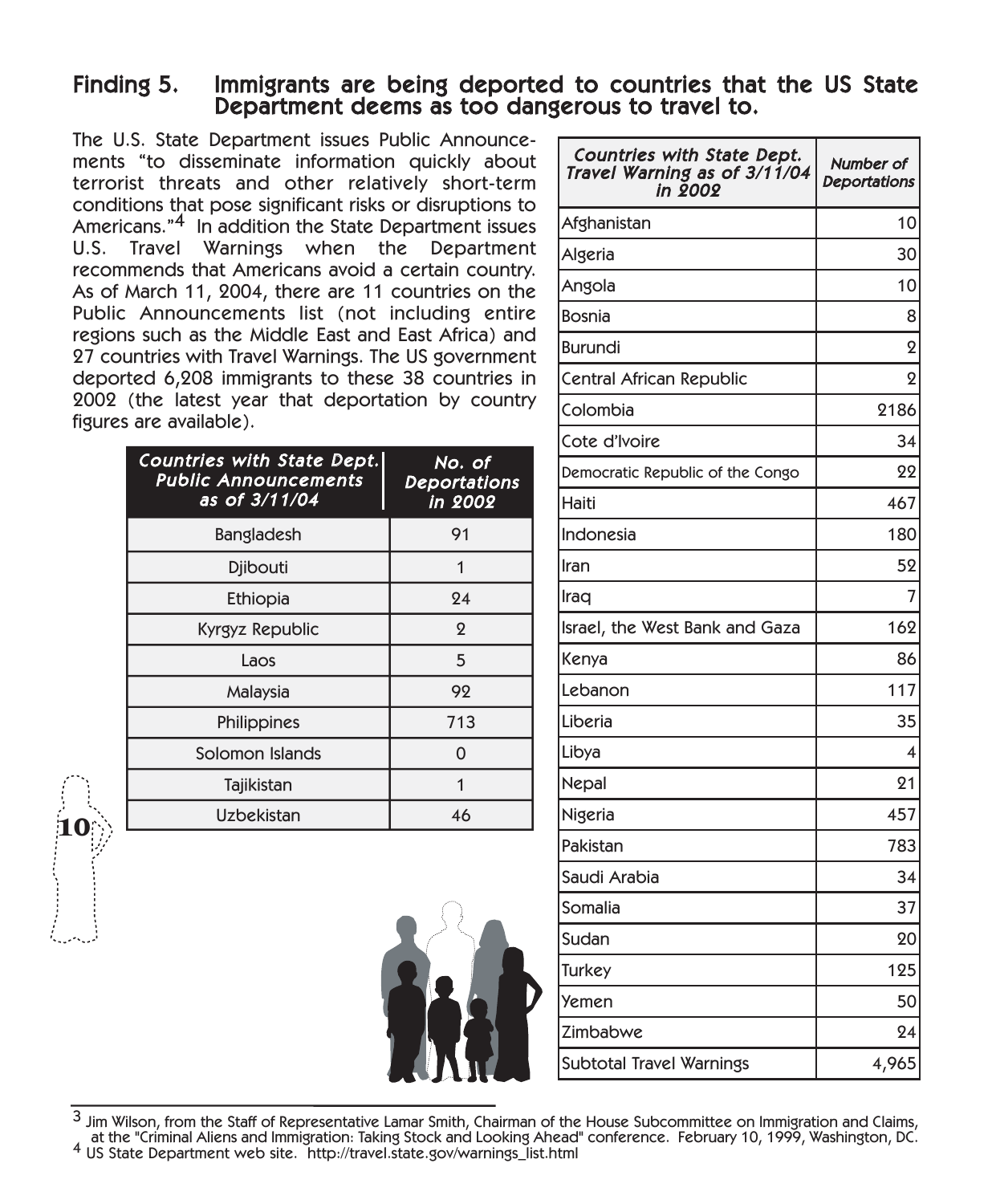### "Mitch Mao" (alias) is 30 years old. He was born in Cambodia and lived in Los Angeles since 1983. <sup>H</sup>e is currently in the process of being deported.

My family came to this country because of war in Cambodia to escape the Khmer Rouge that was killing everyone, so we had to leave Cambodia in order to save ourselves. My family is very scared and concerned about my possible deportation because they know what it's like in Cambodia, they fear for my life because of our past, people might try to kill me if I returned to Cambodia.

The reason why I was in detention was for an attempted robbery I was convicted for when I was 21 years old, before the 1996 IIRIRA passed. I regret what I did and if I could go back and do it all over again I would not have done what I did. All I want is a second chance to become a better person, which I am doing right now by working and going to school at the same time. I'm a junior at Devry University getting my degree in computer programming.

The worst thing about being detained is the uncertainty of my future. I am afraid if I get married, and I get deported, who's going to take care of my wife and kids. I want to get married, but I don't want to leave my future wife hurting. I am always on edge because I don't know when I am going to get deported. I hope the law will change before they deport me to my country. I have learned from my mistake and now I am going back to school and trying to get my B.A. in computer programming.

## Finding 6. The lowering of the threshold for deportable crimes coincides with the national trend that more and more people are being sent to prison and for longer sentences. Combined with IIRIRA<br>this trend means immigrants are being squeezed from both ends, serving longer sentences for minor crimes while shorter<br>sentences qualify them for deportation.



The federal and state prison population in the US grew from 216,000 in 1974, to 1,319,000 in 2001. As a percentage of total population, the rate more than quadrupled from 149 per 100,000 population to 628. (See table and chart.) According to two of the country's leading experts on criminal justice statistics, the growth in incarceration between 1980 and 1996 is attributable entirely to public policy changes that increased the imposition of prison sentences and their length (such as mandatory minimum sentencing and "three strikes"), and not to increased **11** offending.<sup>5</sup> Thus, because of criminal justice<sup>1</sup>. and immigration policy changes combined, many immigrants can be deported for crimes for which they would not have even gone to prison 10-15 years ago.

### Growth in Population in State and Federal Prisons

|                                  | 1974    | 1979    | 1986    | 1991 | 1997                            | 2001 |
|----------------------------------|---------|---------|---------|------|---------------------------------|------|
| Number of Adult Prisoners        | 216,000 | 302,000 | 524,000 |      | 788,000   1,171,000   1,319,000 |      |
| Number per 100,000 US Population | 149     | 188     | 298     | 419  | 588                             | 628  |

Source: Thomas O. Bonczar, "Prevalence of Imprisonment in the U.S. Population, 1974-2001," Bureau of Justice Statistics Report, August 2003, NCJ 197976.

<sup>5</sup> Blumstein and Beck, "Population Growth in U.S. Prisons. 1980-1996" (1999), in Crime and Justice: A Review of Research, vol. 26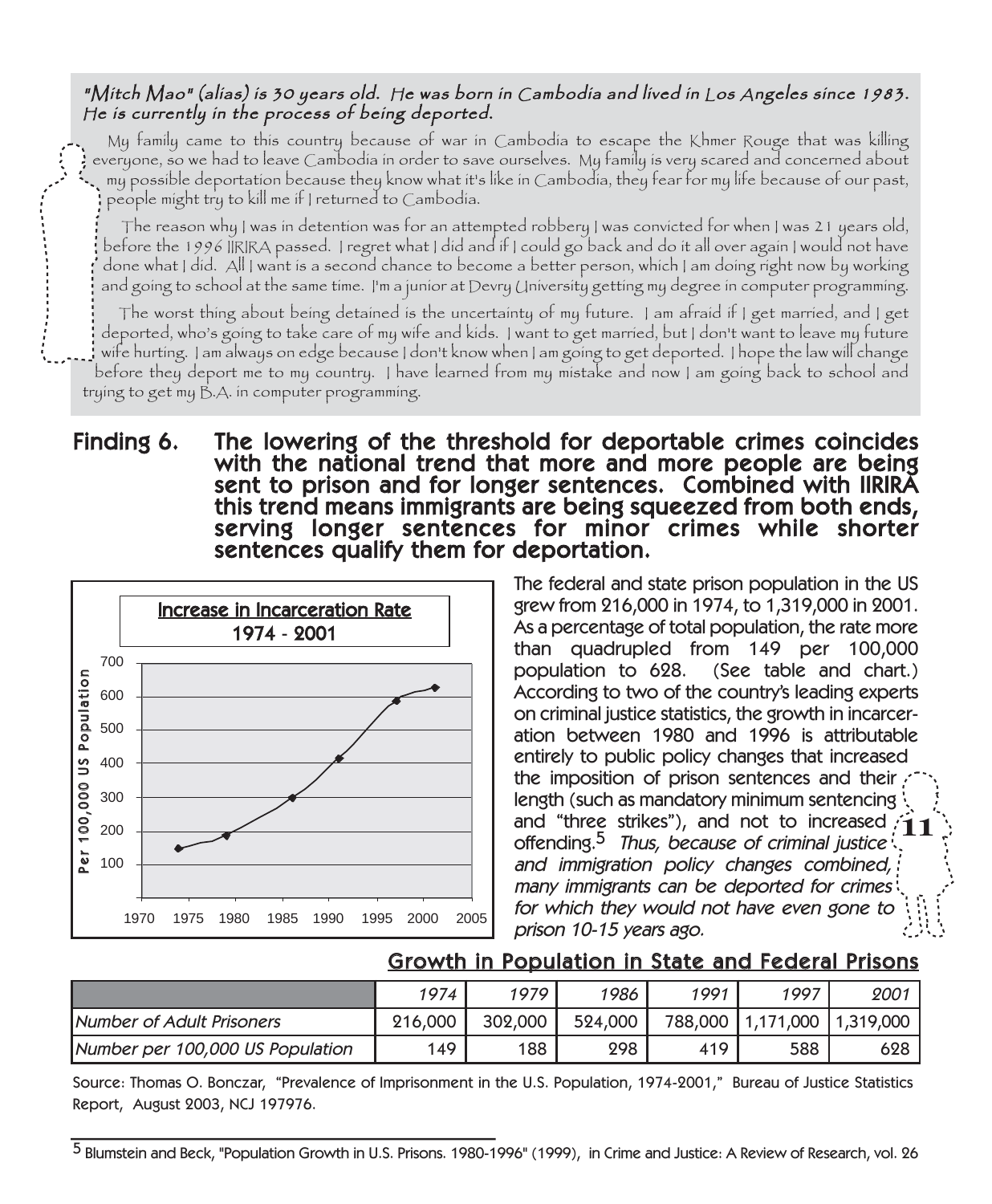Angelica Cabande is 24 years old. She was born in the Philippines and lived in Daly City, CA since 1988. <sup>H</sup>er brother was detained for deportation but won his release with support from family and community allies. What follows is a statement from <sup>A</sup>ngelica, gathered before her brother's release.

My brother was detained due to his past criminal record that he had served about 10 years ago. Although he didn't pull the trigger, he was in the car with his friends who were in a gang, and he was still considered responsible for what had occurred. He was stopped in the airport coming back to the U.S. from the Philippines and his old record popped up and he was given a deferred hearing right away.

My brother being detained put a lot of stress in our family emotionally, physically and financially. If we wanted to see him, we had to go all the way to Yuba County and we had only certain days to do that. On top of that my brother has a family in the Philippines, which he is supporting. If he gets deported, we definitely won't just forget about them [brother's family in Philippines]. We as a family will add them into our own finances. Plus, that will break our family circle. Therefore, that'll be a lot of burden in our relationship as a family.

My brother regrets what had happened that's why he got his life back together and never been back to jail ever since his first offense. We feel privileged to be in the United States, but that doesn't mean we should be treated this way just because we are considered immigrants.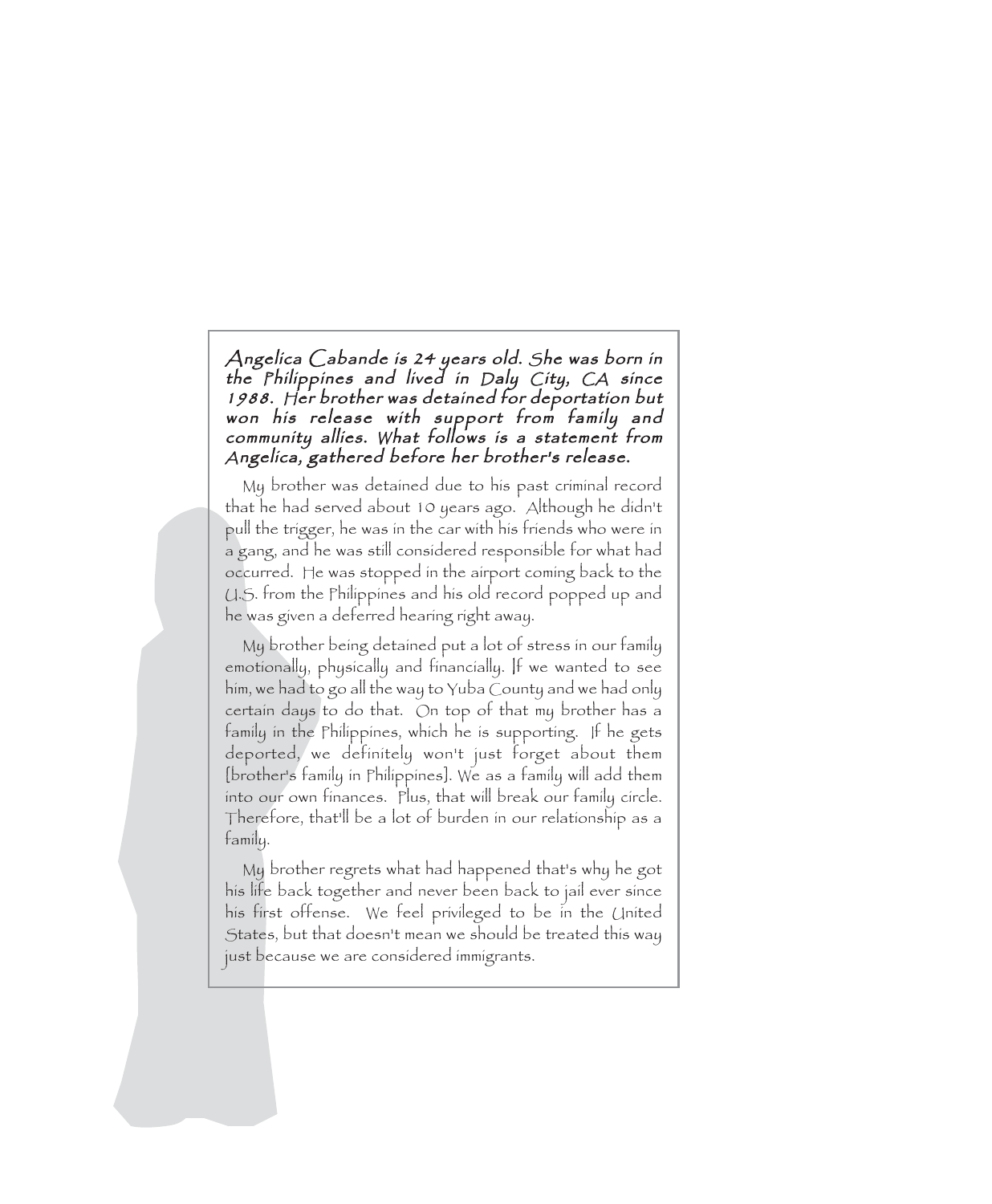### The findings of this report show that:

- IIRIRA devastates hundreds of thousands of families per year, both economically and emotionally
- Deportation does not truly further public safety since it targets an "immigrant crime" problem that is based more on political demagoguery than actual facts
- Deportation is a punishment that does not fit the crime
- Mandatory and indefinite detention of everyone facing deportation adds additional and unnecessary hardship on detainees and their families

### Based on such findings, AYPAL urges Congress to repeal or reform the harsh 1996 immigration law to include the following provisions:

- Increase the threshold for what counts as an "aggravated felony" and deportable crime to violent and serious offenses with a prison sentence of at least 5 years.
- Entitle all immigrants facing deportation to due process and a hearing by an immigration judge who can determine whether he/she represents a threat to public safety.
- Allow those awaiting a hearing to be released on bond if they are not dangerous or likely to flee.
- Allow those already deported under IIRIRA to apply for a Waiver to  $\mathbf{13}$  re-enter the U.S.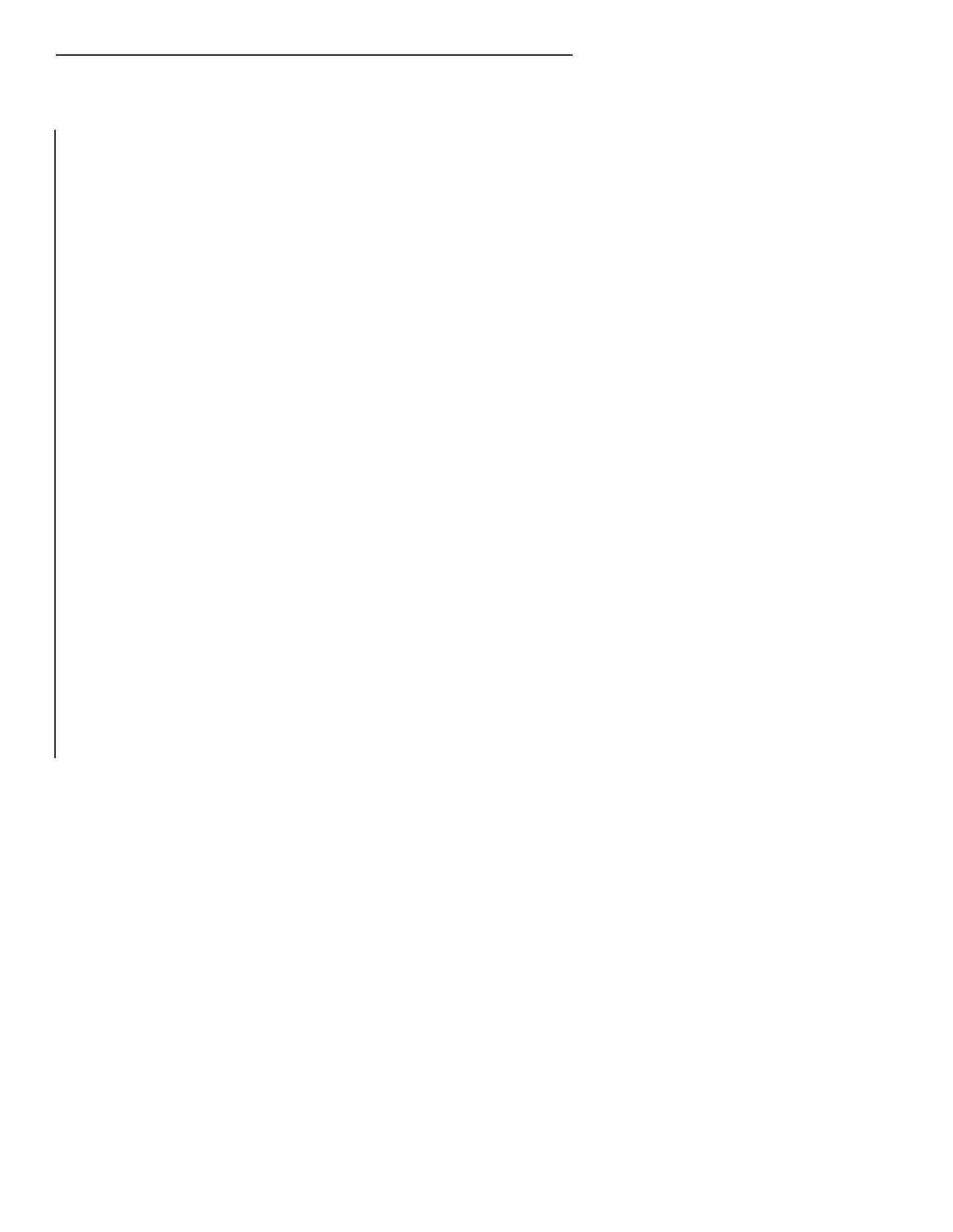## **APPENDIX A - IMMIGRATION LAW TIMELINE**

This timeline is meant to provide an overview of how immigration laws evolved around the issue of deportations and criminal removals as well as to provide some insight into how different components of the 1996 IIRIRA emerged from past immigration laws. This timeline is not meant to be a comprehensive overview of immigration laws in the United States.

1891 – To the list of undesirable ineligibles for immigration, Congress adds polygamists, "persons suffering from a loathsome or a dangerous contagious disease," and those convicted of "a misdemeanor involving moral turpitude"<sup>1</sup>

### 1952 – Immigration and Nationality Act (INA)

INA consolidated previous immigration laws into one coordinated statute. As amended, INA provides the foundation for immigration laws in effect today. The INA deals with immigration, temporary admission, naturalization, and removal of non-citizens.

### 1988 – Anti-Drug Abuse Act (ADAA)

Created a new retroactive category of deportable criminal offenses known as **aggravated felonies, which** consisted of murder, drug trafficking, or any illegal weapons trafficking.<sup>2</sup>

### 1990 - Immigration Act (IMMACT)

In 1990, Congress passed amendments to the INA. The statue modified many of the INA's provisions. Among others, IMMACT added two types of crimes to the INA's definition of "aggravated felony:" (1) Crimes of violence for which the immigrant is given 5 years or more, and (2) money laundering.

### 1996 -Illegal Immigration Reform and Immigrant Responsibility Act (IIRIRA) or 1996 Immigrant Act

- Lowered the threshold of crimes that are eligible for deportation by redefining aggravated felonies and also adding crimes of **moral turpitude**
- Redefined "aggravated felony" to include non-serious crimes and potentially any crime for which the sentence of incarceration or parole exceeds 365 days.
- Requires mandatory detention of any non-citizen found to be removable. For non-citizens from countries without repatriation agreements (includes Viet Nam, Laos, Cuba, North Korea, Algeria, Belarus, Cameroon, China, Eritrea, Iran, Iraq, Somalia and Ukraine), this provision results in indefinite detention.
- Enforcement of law is **retroactive**, which means that even crimes convicted before the law was enacted are still eligible for deportation.
- The IIRIRA also further militarized border enforcement, closing opportunities for undocumented immigrants to adjust their status, and making it more difficult to gain asylum.

1996 -Anti-Terrorism and Effective Death Penalty Act (AEDPA) amends federal habeas corpus laws **15**for prisoners by creating restrictive requirements and limitations.<sup>3</sup>

2001 -INS vs. St. Cyr US Supreme Court held that the provision in AEDPA & IIRIRA does not prevent people from filing for habeas corpus (release from detention or jail).4

2001 - Zavydas vs. Davis US Supreme Court rules that the IIRIRA provision that authorizes post-removal order interaction detentions (a person who has removal order but is detained under IIRIRA) does not authorize indefinite detention.<sup>5</sup>

<sup>1</sup> http://uscis.gov/graphics/aboutus/history/articles/oview.htm <sup>2</sup> Changing scope of Aggravated felony

http://www.ailf.org/lac/lac\_briefarch\_9912254920.htm; http://library.lp.findlaw.com/articles/file/00944/001215/title/ subject/topic/criminal%20Law\_other%20felonies/filename/criminallaw\_1\_134; http://www.lectlaw.com/def/a027.htm;<br>"I can't believe it's an aggravated felony" http://www.civilrights.org/issues/immigration/details.cfm?id=8933

<sup>3</sup> http://www.ustreas.gov/offices/eotffc/ofac/legal/statutes/aedpa.pdf<br>4 http://a257.g.akamaitech.net/7/257/2422/28jun20011200/www.supremecourtus.gov/opinions/00pdf/

<sup>00-767.</sup>pdf; http://www.nilc.org/immlawpolicy/judrev/judrev033.htm <sup>5</sup> http://a257.g.akamaitech.net/7/257/2422/28june20011130/www.supremecourtus.gov/opinions/00pdf/99-7791.pdf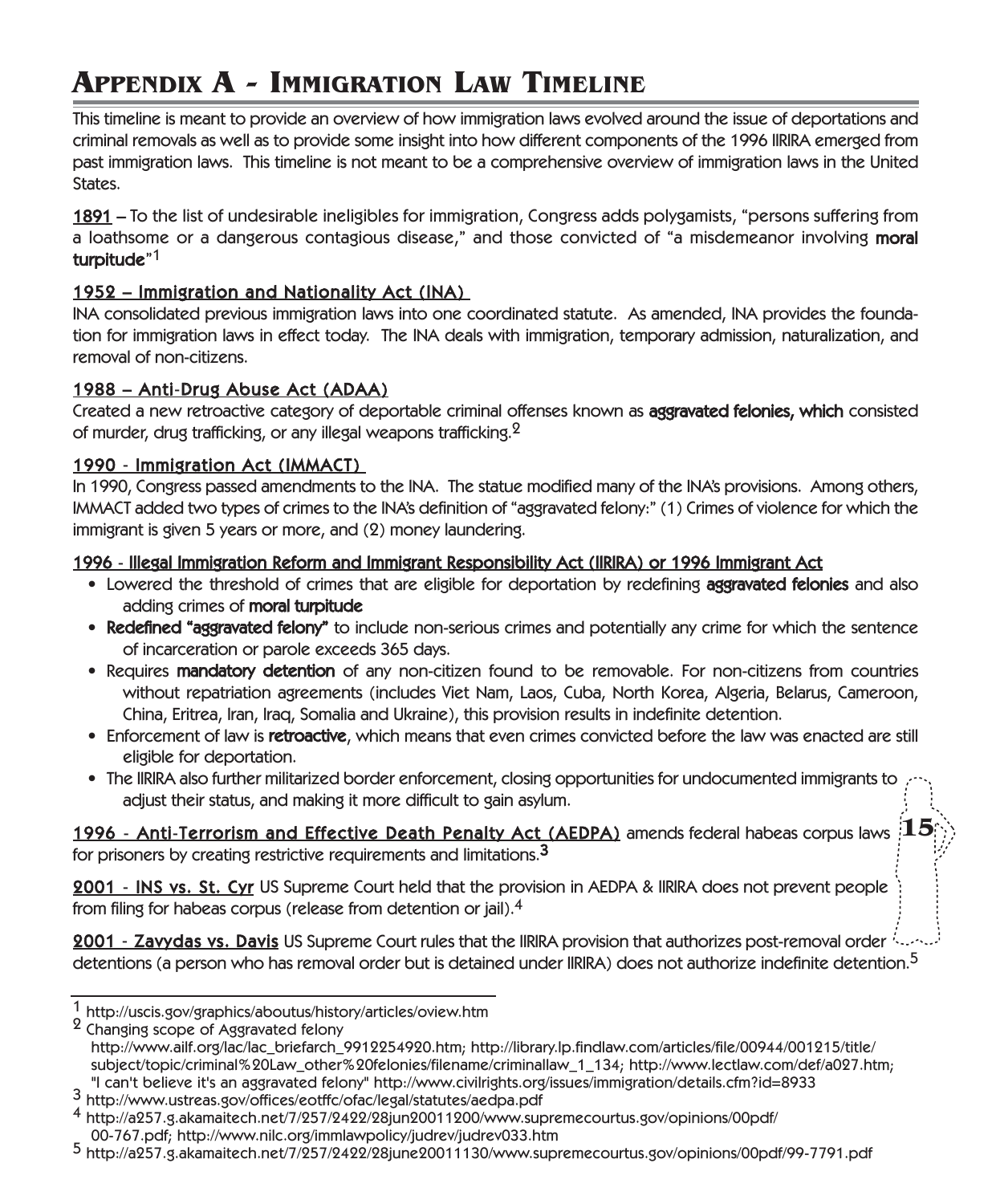2001 - Kim Ho Ma vs. Janet Reno US Supreme Court granted Ma a habeas corpus petition because removal was not in the foreseeable future as the US was lacking repatriation agreements. This ruling ruled that any non-citizen with removal orders should be released after 90 days in detention when there is no removal in the foreseeable future.  $^6$ 

2002 – Homeland Security Act transfers the INS functions to the new Department of Homeland Security (DHS). Immigration enforcement functions were placed within the Directorate of Border and Transportation Security (BTS), either directly, or under Customs and Border Protection (CBP) (which includes the Border Patrol and INS Inspections) or Immigration and Customs Enforcement (ICE) (which includes the enforcement and investigation components of INS such as Investigations, Intelligence, Detention and Removals). 7

### 2002 – US-Cambodia Memorandum of Understanding (MOU)

Catalyzed by the successful Supreme Court cases that embarrassed the Bush administration, the U.S. Ambassador and Cambodian Minster of the Interior negotiate a "repatriation" agreement. Cambodia was pressured into signing this MOU by U.S. threat of withholding tourist visas for Cambodian nationals.

2003 - Demore vs. Kim U.S. Supreme Court upheld the authority of the federal government to detain, pending deportation, those aliens ordered deported because they have been convicted of aggravated felonies. The Court ruled that IRRIRA provision mandating detention does not violate due process, because immigration authorities have good reason to believe that any alien felon who is released pending deportation poses a threat to public safety and is likely to flee rather than appear for deportation. ICE said it would re-detain individuals who had previously been released after a bond hearing, but who arguably fell within the mandatory detention provision.<sup>8</sup>

**16**

<sup>6</sup> http://supreme.usatoday.findlaw.com/supreme\_court/briefs/00-38/2000-0038.pet.rep.rtf;

http://www.aclu.org/ImmigrantsRights/ImmigrantsRights.cfm?ID=9253&c=95 7 http://uscis.gov/graphics/othergov/roadmap.htm 8 http://www.supremecourtus.gov/opinions/02pdf/01-1491.pdf; http://www.ailf.org/lac/lac\_pa\_090203.asp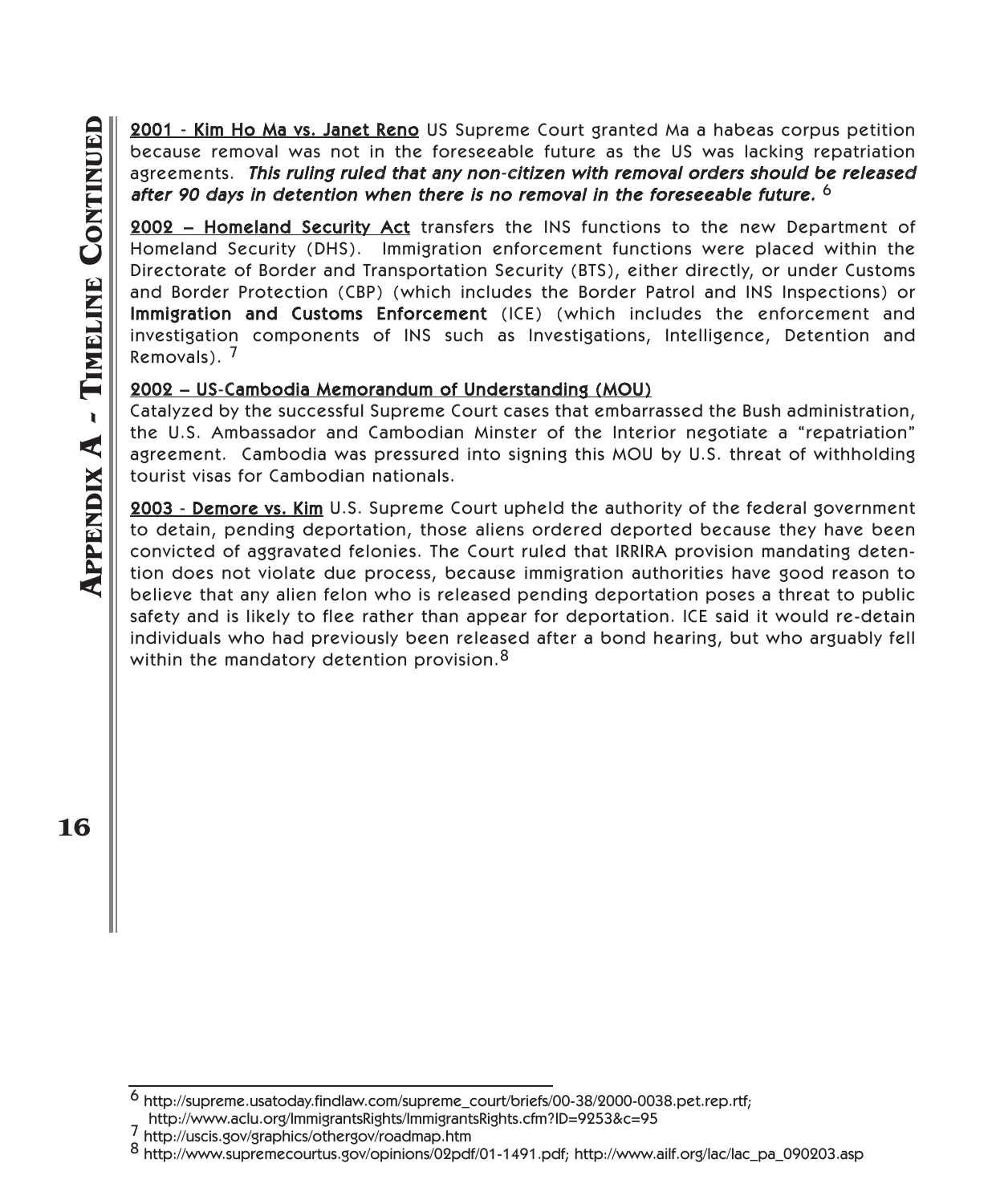### **APPENDIX B - GLOSSARY OF DEPORTATION TERMS**

Criminal Removal. Deportations (or removals) are classified by BICE as either criminal or non-criminal. A criminal removal means that the individual deported had a criminal conviction history. However, the criminal conviction may not necessarily be the reason for the removal, as some individuals with criminal convictions may be more easily deported for "administrative" reasons. A non-criminal removal means that the individual had no criminal convictions, and the cause for removal is usually administrative, such as visa violations.

Deportable Crime. A legal permanent resident is subject to criminal removal if he or she has been convicted of one of the following:

- an aggravated felony
- two crimes of moral turpitude (or just one if committed within five years of coming to US), or a drug related crime

IIRIRA expanded aggravated felony to include crimes with a sentence of 1 year or more (down from 5 years). A crime of moral turpitude "is difficult to define with precision<sup>"1</sup> but is generally thought to include crimes that involve dishonesty, fraud, an intent to steal or physical harm and sexual misconduct.

Under IIRIRA, deportable crimes can include gambling, shoplifting, commercial bribery, domestic violence, tax evasion, vandalism and receiving of stolen goods

Deportation proceedings. Before the implementation of IIRIRA on April 1, 1997, a deportation case usually arose when the INS alleged that a person entered the country illegally or entered the country legally with a visa but then violated one or more conditions of the visa. INS issued a charging document to the person believed deportable called an Order to Show Cause (OSC). An OSC is the charging document that was used prior to April 1, 1997. A deportation proceeding actually began when the OSC was filed with an Immigration Court. In such proceedings, the Government, represented by the INS, had to prove that the person was deportable for the reasons stated in the OSC. As of April 1, 1997, deportation and exclusion proceedings were replaced by removal proceedings.

Exclusion Proceedings. Prior to April 1, 1997, an exclusion case involved a person who entered the country but was stopped at the point of entry because the INS **17** found the person to be inadmissible (for example, if an INS officer believed the applicant's entry papers were fake.) To place an applicant for admission to the  $\frac{1}{2}$ . United States in exclusion proceedings, the INS issued a charging document referred to as an "I-122" and filed it with an Immigration Court. The INS District Director could either detain or "parole" the person into the country. The person  $\mathcal{G}$ would not technically be considered as having entered the country. During exclusion proceedings, the burden of proof was on the applicant to prove admissibility to the U.S. (guilty until proven innocent). All exclusion proceedings were closed to the public unless requested otherwise by the person. Beginning April 1, 1997, deportation and exclusion proceedings were replaced by removal proceedings.

<sup>1</sup> Department of Justice, Criminal Resource Manual. http://www.usdoj.gov/usao/eousa/foia\_reading\_room /usam/title9/crm01934.htm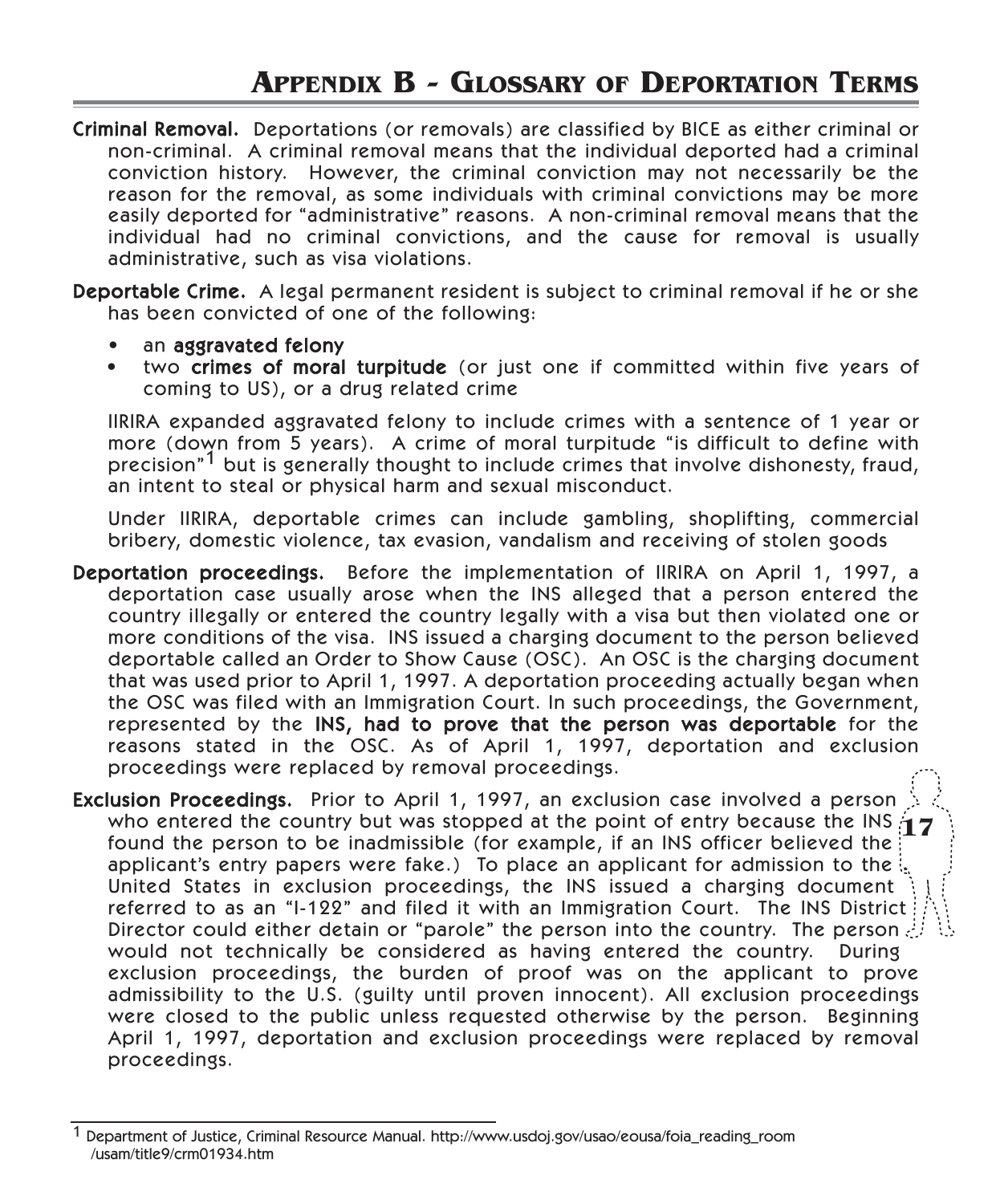Removal Proceedings. An Immigration Court proceeding begun after April 1, 1997 seeking to stop certain immigrants from entering the U.S. or removing them from the U.S. A removal case arises when the INS issues a charging document called a Notice to Appear (NTA) and files it with an immigration court. Any non-citizen given an order of removal because of an aggravated felony is barred from ever returning, all others with removal orders are barred for up to 20 years.

Any immigrant who does not show up to hearings or fails to leave faces imprisonment for up to 10 years and a bar of re-entering.

Voluntary Departure. The departure of a non-citizen without an order of removal. The departure may or may not have been preceded by an Immigration hearing. An alien allowed to voluntarily depart admits removability "guilt" but is not barred from seeking admission at a port of entry in the future. Failure to depart with the timeframe results in a fine and a ten-year bar against applying for any relief from removal.

**18**